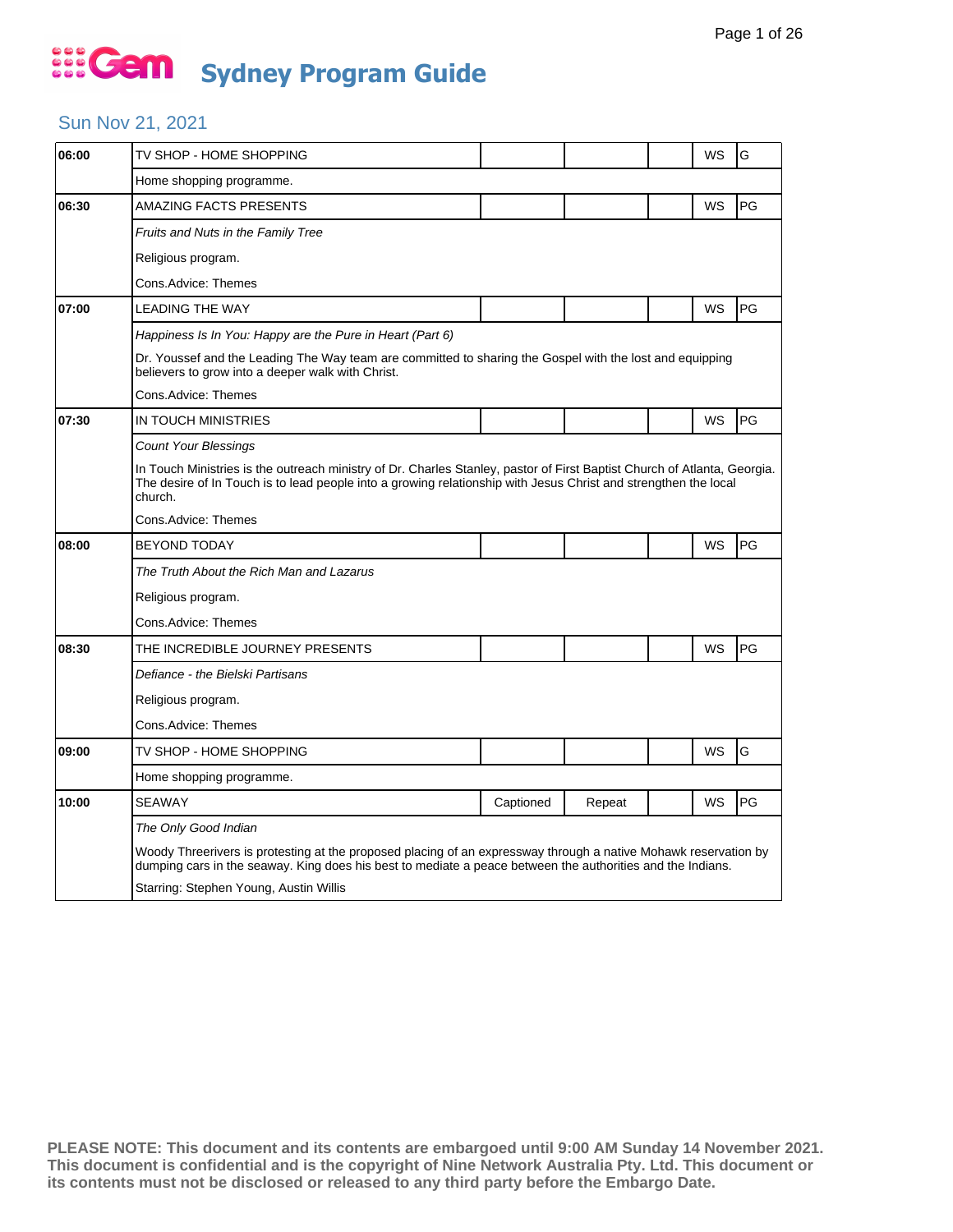## Sun Nov 21, 2021

| 11:05 | <b>EDGAR WALLACE MYSTERIES</b>                                                                                                                                                                                                         |      |           | Repeat |  | <b>WS</b> | PG |  |  |  |
|-------|----------------------------------------------------------------------------------------------------------------------------------------------------------------------------------------------------------------------------------------|------|-----------|--------|--|-----------|----|--|--|--|
|       | The Verdict                                                                                                                                                                                                                            |      |           |        |  |           |    |  |  |  |
|       | Joe Armstrong, a big-time racketeer, is deported back to Great Britain from America to find himself facing a murder<br>rap for a killing he had committed twenty years before.                                                         |      |           |        |  |           |    |  |  |  |
|       | Starring: Emrys Jones, Sarah Lawson, Patrick Barr                                                                                                                                                                                      |      |           |        |  |           |    |  |  |  |
|       | Cons.Advice: Some Violence                                                                                                                                                                                                             |      |           |        |  |           |    |  |  |  |
| 12:20 | THE GARDEN GURUS                                                                                                                                                                                                                       |      | Captioned | Repeat |  | <b>WS</b> | G  |  |  |  |
|       | This week on The Garden Gurus, Nigel takes a walk through the amazing Eden Gardens Unearthed Exhibition.<br>Later, Bonnie shares her tips on using plant covers and Trevor explores another new habitat at Caversham Wildlife<br>Park! |      |           |        |  |           |    |  |  |  |
| 12:50 | <b>GETAWAY</b>                                                                                                                                                                                                                         |      | Captioned | Repeat |  | <b>WS</b> | PG |  |  |  |
|       | This week on Getaway Livinia Nixon is off on a special Christmas markets cruise through Europe. It's a wintery<br>wonderland filled with sweet treats, warming drinks, sprinkles of snow and Christmas cheer galore.                   |      |           |        |  |           |    |  |  |  |
| 13:20 | PICCADILLY INCIDENT                                                                                                                                                                                                                    | 1946 | Captioned | Repeat |  | WS        | G  |  |  |  |
|       | Piccadilly Incident                                                                                                                                                                                                                    |      |           |        |  |           |    |  |  |  |
|       | During World War II, a girl believed drowned, returns from the frontline to find her husband remarried.                                                                                                                                |      |           |        |  |           |    |  |  |  |
|       | Starring: Anna Neagle, Michael Wilding, Michael Laurence                                                                                                                                                                               |      |           |        |  |           |    |  |  |  |
| 15:30 | WAR DRUMS                                                                                                                                                                                                                              | 1957 |           | Repeat |  | WS        | PG |  |  |  |
|       | <b>War Drums</b>                                                                                                                                                                                                                       |      |           |        |  |           |    |  |  |  |
|       | The friendship between a white man and an Apache chief is tested when they fall in love with the same woman<br>during a time of frontier conflict.                                                                                     |      |           |        |  |           |    |  |  |  |
|       | Starring: Lex Barker, Joan Taylor, Ben Johnson                                                                                                                                                                                         |      |           |        |  |           |    |  |  |  |
|       | Cons. Advice: Some Violence, Themes                                                                                                                                                                                                    |      |           |        |  |           |    |  |  |  |
| 17:00 | THE UNFORGIVEN                                                                                                                                                                                                                         | 1960 | Captioned | Repeat |  | WS        | PG |  |  |  |
|       | The Unforgiven                                                                                                                                                                                                                         |      |           |        |  |           |    |  |  |  |
|       | The neighbours of a frontier family turn on them when it is suspected that their adopted daughter was stolen from<br>the local Kiawa tribe.                                                                                            |      |           |        |  |           |    |  |  |  |
|       | Starring: Audrey Hepburn, Burt Lancaster, Audie Murphy                                                                                                                                                                                 |      |           |        |  |           |    |  |  |  |
|       | Cons.Advice: Some Coarse Language                                                                                                                                                                                                      |      |           |        |  |           |    |  |  |  |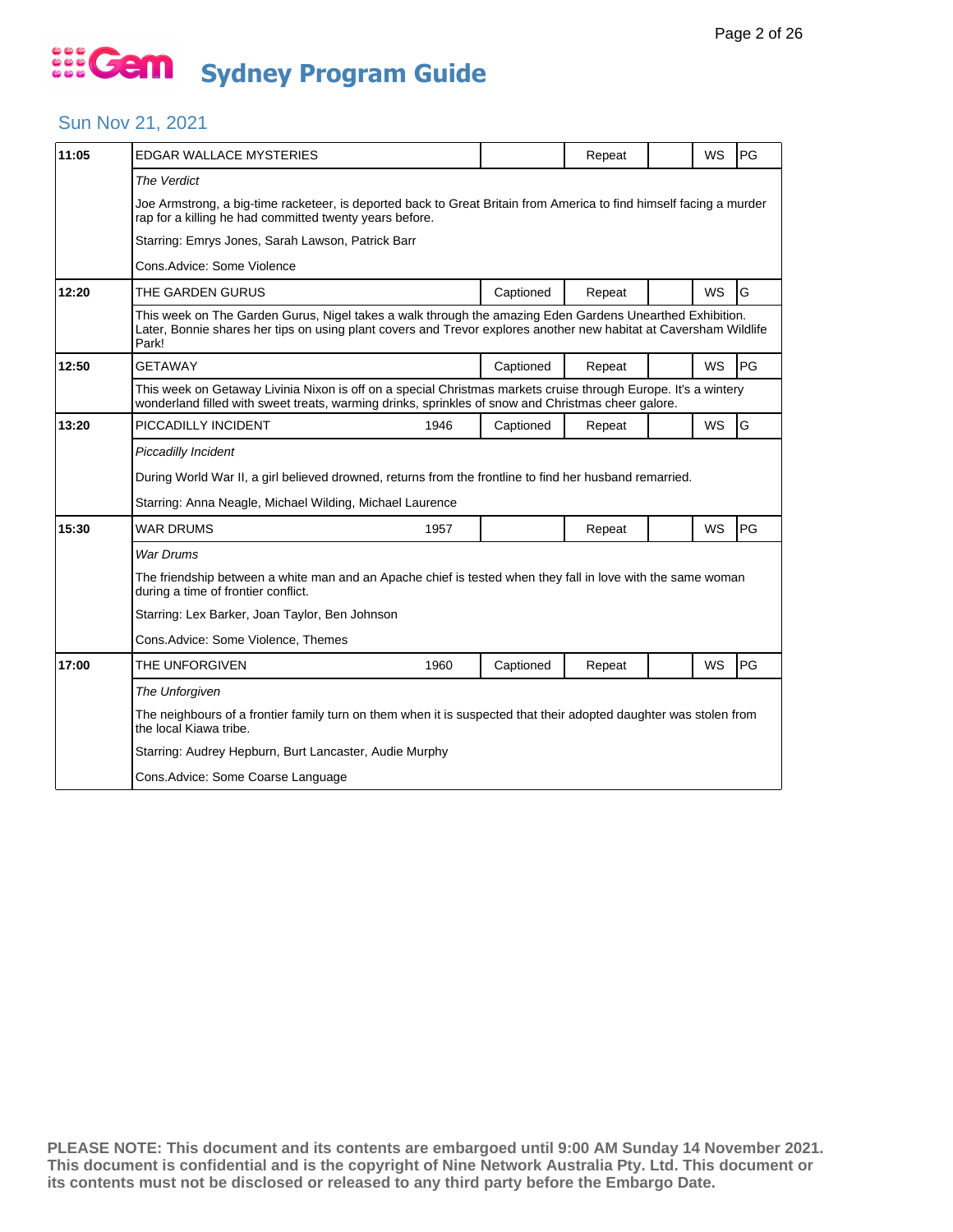## Sun Nov 21, 2021

| 19:30 | AGATHA RAISIN                                                                                                                                                                                                                                                                                                                                                |                                                                                                                    | Repeat |  | WS | PG        |  |  |  |  |
|-------|--------------------------------------------------------------------------------------------------------------------------------------------------------------------------------------------------------------------------------------------------------------------------------------------------------------------------------------------------------------|--------------------------------------------------------------------------------------------------------------------|--------|--|----|-----------|--|--|--|--|
|       | The Murderous Marriage                                                                                                                                                                                                                                                                                                                                       |                                                                                                                    |        |  |    |           |  |  |  |  |
|       | prove her innocence.                                                                                                                                                                                                                                                                                                                                         | When Agatha's first husband is found dead in a ditch the day after stopping her wedding to James, she must race to |        |  |    |           |  |  |  |  |
|       | Starring: Ashley Jensen, Matt McCooey, Mathew Horne                                                                                                                                                                                                                                                                                                          |                                                                                                                    |        |  |    |           |  |  |  |  |
|       | Cons.Advice: Themes, Sexual References, Mild Coarse Language, Mild Violence                                                                                                                                                                                                                                                                                  |                                                                                                                    |        |  |    |           |  |  |  |  |
| 20:30 | <b>CORONER</b>                                                                                                                                                                                                                                                                                                                                               |                                                                                                                    |        |  | WS | M         |  |  |  |  |
|       | The Flipside                                                                                                                                                                                                                                                                                                                                                 |                                                                                                                    |        |  |    |           |  |  |  |  |
|       | Jenny assists Donovan on a case that brings them in to the world of true crime podcasts; they must figure out how<br>to solve a murder with no body                                                                                                                                                                                                          |                                                                                                                    |        |  |    |           |  |  |  |  |
|       | Starring: Ehren Kassam, Tamara Podemski, Eric Bruneau                                                                                                                                                                                                                                                                                                        |                                                                                                                    |        |  |    |           |  |  |  |  |
|       | Cons. Advice: Adult Themes, References to Violence                                                                                                                                                                                                                                                                                                           |                                                                                                                    |        |  |    |           |  |  |  |  |
| 22:30 | CHICAGO PD                                                                                                                                                                                                                                                                                                                                                   | Captioned                                                                                                          |        |  | WS | <b>MA</b> |  |  |  |  |
|       | Never Forget I Love You                                                                                                                                                                                                                                                                                                                                      |                                                                                                                    |        |  |    |           |  |  |  |  |
|       | When a woman's decapitated body found in Lake Michigan is connected to Voight's social group, Lindsay worries<br>that his relationship with the group could affect his ability to see the case objectively.                                                                                                                                                  |                                                                                                                    |        |  |    |           |  |  |  |  |
|       | Starring: Jason Beghe, Jesse Lee Soffer, Patrick John Flueger                                                                                                                                                                                                                                                                                                |                                                                                                                    |        |  |    |           |  |  |  |  |
|       | Cons. Advice: Strong Adult Themes, Strong Violence                                                                                                                                                                                                                                                                                                           |                                                                                                                    |        |  |    |           |  |  |  |  |
| 23:30 | CHICAGO FIRE                                                                                                                                                                                                                                                                                                                                                 |                                                                                                                    |        |  | WS | <b>MA</b> |  |  |  |  |
|       | Wow Me                                                                                                                                                                                                                                                                                                                                                       |                                                                                                                    |        |  |    |           |  |  |  |  |
|       | Lieutenant Severide returns to Firehouse 51, but he is clearly not his usual self and Dawson counts down the weeks<br>until she gets started as a candidate at the Austin Firehouse. Meanwhile, Mills learns more about his father's family<br>and Herrmann asks the rest of the Molly investors to come up with some new ideas to turn the business around. |                                                                                                                    |        |  |    |           |  |  |  |  |
|       | Starring: Jesse Spencer, Taylor Kinney, Monica Raymund                                                                                                                                                                                                                                                                                                       |                                                                                                                    |        |  |    |           |  |  |  |  |
|       | Cons. Advice: Strong Adult Themes, Strong Violence                                                                                                                                                                                                                                                                                                           |                                                                                                                    |        |  |    |           |  |  |  |  |
| 00:30 | <b>MY FAVORITE MARTIAN</b>                                                                                                                                                                                                                                                                                                                                   |                                                                                                                    | Repeat |  | WS | G         |  |  |  |  |
|       | Russians 'R' In Season                                                                                                                                                                                                                                                                                                                                       |                                                                                                                    |        |  |    |           |  |  |  |  |
|       | An article about the space program gets Tim mistaken for a Russian spy.                                                                                                                                                                                                                                                                                      |                                                                                                                    |        |  |    |           |  |  |  |  |
|       | Starring: Ray Walston, Bill Bixby, Pamela Britton                                                                                                                                                                                                                                                                                                            |                                                                                                                    |        |  |    |           |  |  |  |  |
| 01:00 | TV SHOP - HOME SHOPPING                                                                                                                                                                                                                                                                                                                                      |                                                                                                                    | Repeat |  | WS | G         |  |  |  |  |
|       | Home shopping programme.                                                                                                                                                                                                                                                                                                                                     |                                                                                                                    |        |  |    |           |  |  |  |  |
| 04:30 | <b>JOYCE MEYER</b>                                                                                                                                                                                                                                                                                                                                           |                                                                                                                    |        |  | WS | PG        |  |  |  |  |
|       | Joyce Meyer, one of the world's leading practical Bible teachers and New York Times best-selling author, shares<br>encouragement and advice to help people enjoy daily life.                                                                                                                                                                                 |                                                                                                                    |        |  |    |           |  |  |  |  |
|       | Cons.Advice: Themes                                                                                                                                                                                                                                                                                                                                          |                                                                                                                    |        |  |    |           |  |  |  |  |
|       |                                                                                                                                                                                                                                                                                                                                                              |                                                                                                                    |        |  |    |           |  |  |  |  |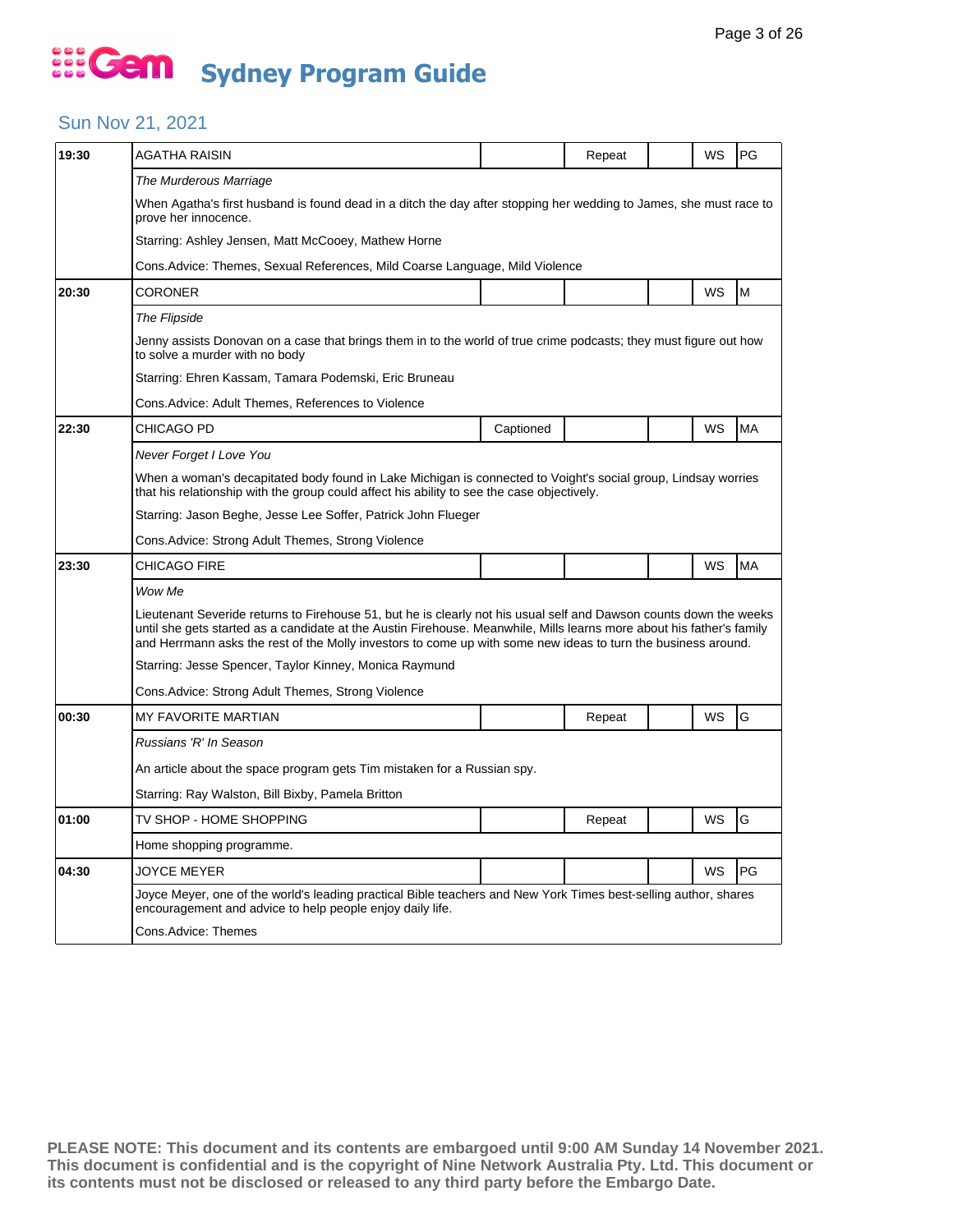## Sun Nov 21, 2021

| 05:00 | SHOPPING<br>HOME<br>SНC<br>∟ו        | ≺epeat | WS | c |
|-------|--------------------------------------|--------|----|---|
|       | j programme.<br>shopping<br>. Home . |        |    |   |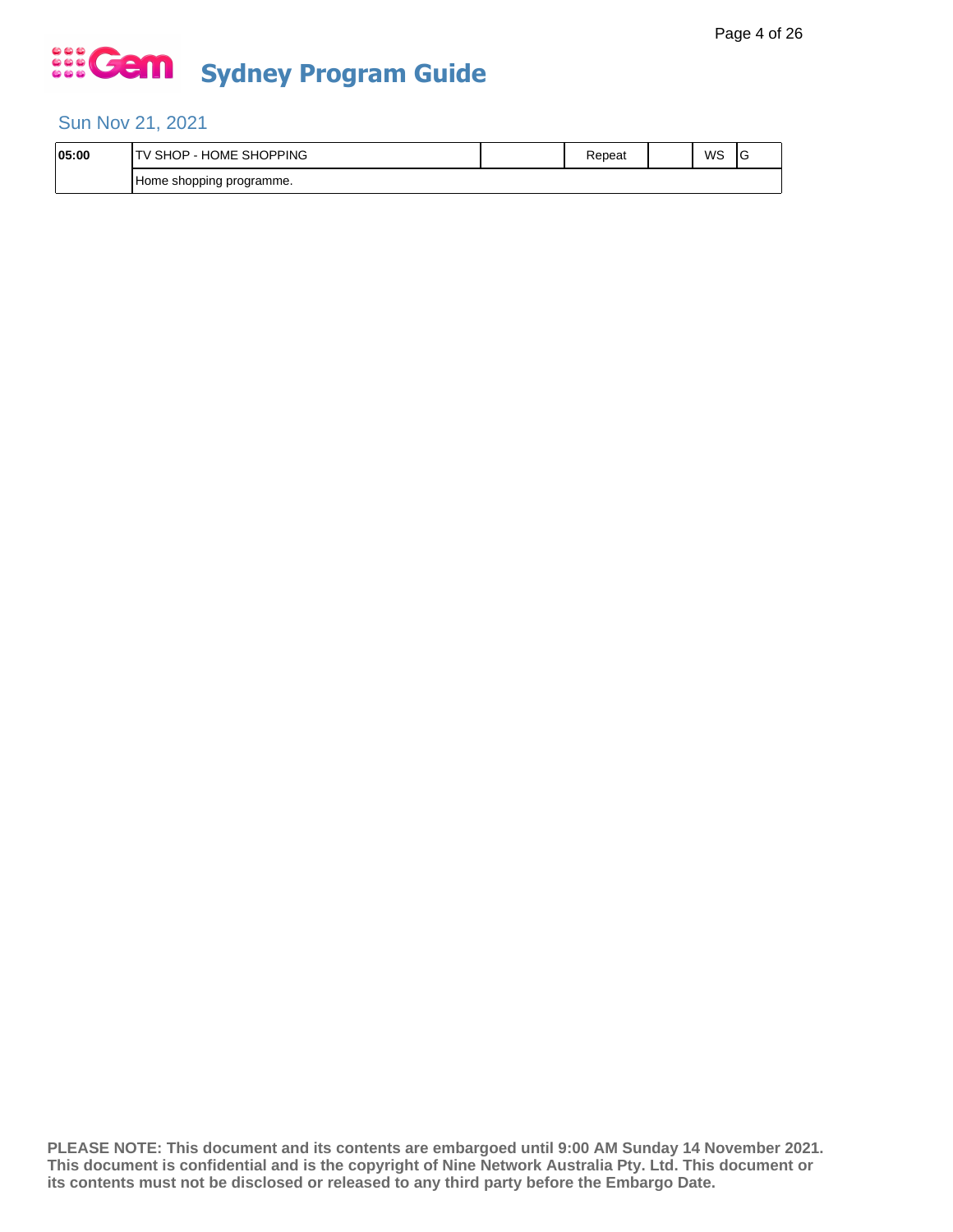## ... Gem **Sydney Program Guide**

#### Mon Nov 22, 2021

| 06:00 | TV SHOP - HOME SHOPPING                                                                                                                                                                                                                                                                 |           | Repeat |  | WS | G  |  |  |
|-------|-----------------------------------------------------------------------------------------------------------------------------------------------------------------------------------------------------------------------------------------------------------------------------------------|-----------|--------|--|----|----|--|--|
|       | Home shopping programme.                                                                                                                                                                                                                                                                |           |        |  |    |    |  |  |
| 07:00 | <b>CREFLO DOLLAR MINISTRIES</b>                                                                                                                                                                                                                                                         |           |        |  | WS | PG |  |  |
|       | The Cross: The defining Line of the Gospel (Part 1 of 2)                                                                                                                                                                                                                                |           |        |  |    |    |  |  |
|       | Religious Programme.                                                                                                                                                                                                                                                                    |           |        |  |    |    |  |  |
|       | Cons.Advice: Themes                                                                                                                                                                                                                                                                     |           |        |  |    |    |  |  |
| 07:30 | TV SHOP - HOME SHOPPING                                                                                                                                                                                                                                                                 |           | Repeat |  | WS | G  |  |  |
|       | Home shopping programme.                                                                                                                                                                                                                                                                |           |        |  |    |    |  |  |
| 09:30 | <b>NEWSTYLE DIRECT</b>                                                                                                                                                                                                                                                                  |           | Repeat |  | WS | G  |  |  |
|       | The Professional Nibbler                                                                                                                                                                                                                                                                |           |        |  |    |    |  |  |
|       | Home shopping programme.                                                                                                                                                                                                                                                                |           |        |  |    |    |  |  |
| 10:00 | <b>DANOZ</b>                                                                                                                                                                                                                                                                            |           |        |  | WS | G  |  |  |
|       | H2O HD                                                                                                                                                                                                                                                                                  |           |        |  |    |    |  |  |
|       | Home shopping programme.                                                                                                                                                                                                                                                                |           |        |  |    |    |  |  |
| 10:30 | <b>POINTLESS</b>                                                                                                                                                                                                                                                                        | Captioned | Repeat |  | WS | PG |  |  |
|       | Hosted by Alexander Armstrong with assistance from Richard Osman. In each episode four teams of two<br>contestants attempt to find correct but obscure answers to four rounds of general knowledge questions, with the<br>winning team eligible to compete for the show's cash jackpot. |           |        |  |    |    |  |  |
| 11:30 | MY FAVORITE MARTIAN                                                                                                                                                                                                                                                                     |           | Repeat |  | WS | G  |  |  |
|       | Man or Amoeba                                                                                                                                                                                                                                                                           |           |        |  |    |    |  |  |
|       | Martin helps little Annabelle with a report about life on Mars.                                                                                                                                                                                                                         |           |        |  |    |    |  |  |
|       | Starring: Ray Walston, Bill Bixby, Pamela Britton                                                                                                                                                                                                                                       |           |        |  |    |    |  |  |
| 12:00 | AGATHA RAISIN                                                                                                                                                                                                                                                                           |           | Repeat |  | WS | PG |  |  |
|       | The Murderous Marriage                                                                                                                                                                                                                                                                  |           |        |  |    |    |  |  |
|       | When Agatha's first husband is found dead in a ditch the day after stopping her wedding to James, she must race to<br>prove her innocence.                                                                                                                                              |           |        |  |    |    |  |  |
|       | Starring: Ashley Jensen, Matt McCooey, Mathew Horne                                                                                                                                                                                                                                     |           |        |  |    |    |  |  |
|       | Cons. Advice: Themes, Sexual References, Mild Coarse Language, Mild Violence                                                                                                                                                                                                            |           |        |  |    |    |  |  |
| 13:00 | DAYS OF OUR LIVES                                                                                                                                                                                                                                                                       |           |        |  | WS | M  |  |  |
|       | Steve and Kayla bring Joey home from prison; Allie seeks help from Belle.                                                                                                                                                                                                               |           |        |  |    |    |  |  |
|       | Starring: Kristian Alfonso, John Aniston, Camila Banus                                                                                                                                                                                                                                  |           |        |  |    |    |  |  |
|       | Cons.Advice: Themes                                                                                                                                                                                                                                                                     |           |        |  |    |    |  |  |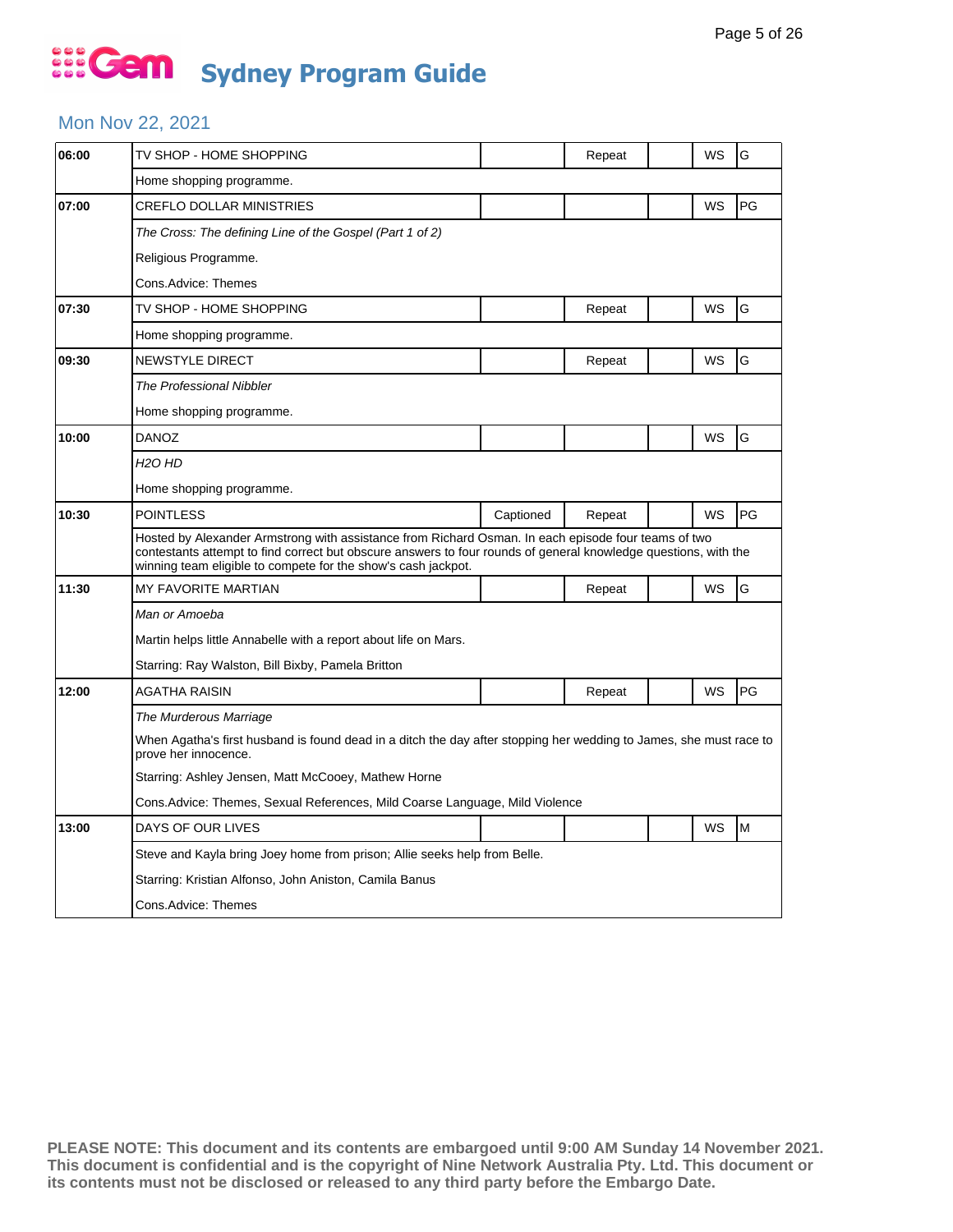#### Mon Nov 22, 2021

| 13:55                                                                                                                                                                                              | THE YOUNG AND THE RESTLESS                                                                                                                                                                                                                                                                                                                                                                                                    |           |        |  | <b>WS</b> | <b>PG</b> |  |  |
|----------------------------------------------------------------------------------------------------------------------------------------------------------------------------------------------------|-------------------------------------------------------------------------------------------------------------------------------------------------------------------------------------------------------------------------------------------------------------------------------------------------------------------------------------------------------------------------------------------------------------------------------|-----------|--------|--|-----------|-----------|--|--|
|                                                                                                                                                                                                    | Victor prepares a plan of attack against Billy. Kevin forces Chloe to come clean. Nick questions his truce with Adam.                                                                                                                                                                                                                                                                                                         |           |        |  |           |           |  |  |
|                                                                                                                                                                                                    | Starring: Eric Braeden, Sasha Calle, Sharon Case, Jason Canela                                                                                                                                                                                                                                                                                                                                                                |           |        |  |           |           |  |  |
| 14:50                                                                                                                                                                                              | <b>GARDEN GURUS MOMENTS</b>                                                                                                                                                                                                                                                                                                                                                                                                   | Captioned | Repeat |  | <b>WS</b> | lG.       |  |  |
|                                                                                                                                                                                                    | <b>Primo Potting</b>                                                                                                                                                                                                                                                                                                                                                                                                          |           |        |  |           |           |  |  |
|                                                                                                                                                                                                    | The Garden Gurus team give you tips and tricks for gardening success, every season of year. From feeding your<br>lawn, to indoor plants and everything in between, Trey and the team have you covered.                                                                                                                                                                                                                        |           |        |  |           |           |  |  |
| 15:00                                                                                                                                                                                              | ANTIQUES ROADSHOW                                                                                                                                                                                                                                                                                                                                                                                                             | Captioned | Repeat |  | <b>WS</b> | G         |  |  |
|                                                                                                                                                                                                    | Tewkesbury Abbey 1 - Part 2                                                                                                                                                                                                                                                                                                                                                                                                   |           |        |  |           |           |  |  |
| Fiona Bruce travels across various regions of the United Kingdom, appraising antiques brought in by the local<br>people. You'd be amazed at how much a seemingly inexpensive antique can be worth. |                                                                                                                                                                                                                                                                                                                                                                                                                               |           |        |  |           |           |  |  |
| 15:30                                                                                                                                                                                              | THE MAN WHO FINALLY DIED<br>1962                                                                                                                                                                                                                                                                                                                                                                                              | Captioned | Repeat |  | WS        | <b>PG</b> |  |  |
|                                                                                                                                                                                                    | The Man Who Finally Died<br>After living in England since the outbreak of World War II, Joe Newman returns to the small Bavarian town of his<br>birth to seek news of his father. There he is told that his father, now dead, had escaped from behind the Iron<br>Curtain, taken refuge in the home of a Dr. von Brech.<br>Starring: Stanley Baker, Peter Cushing, Mai Zetterling<br>Cons.Advice: Some Violence, Adult Themes |           |        |  |           |           |  |  |
| 17:30                                                                                                                                                                                              | SECRET LIFE OF THE ZOO                                                                                                                                                                                                                                                                                                                                                                                                        | Captioned | Repeat |  | <b>WS</b> | PG        |  |  |
|                                                                                                                                                                                                    | Observational documentary series capturing in incredible detail, the remarkable behaviour of the animals at Chester<br>Zoo, in Cheshire, England and their relationships with their keepers.<br>Cons.Advice: Themes                                                                                                                                                                                                           |           |        |  |           |           |  |  |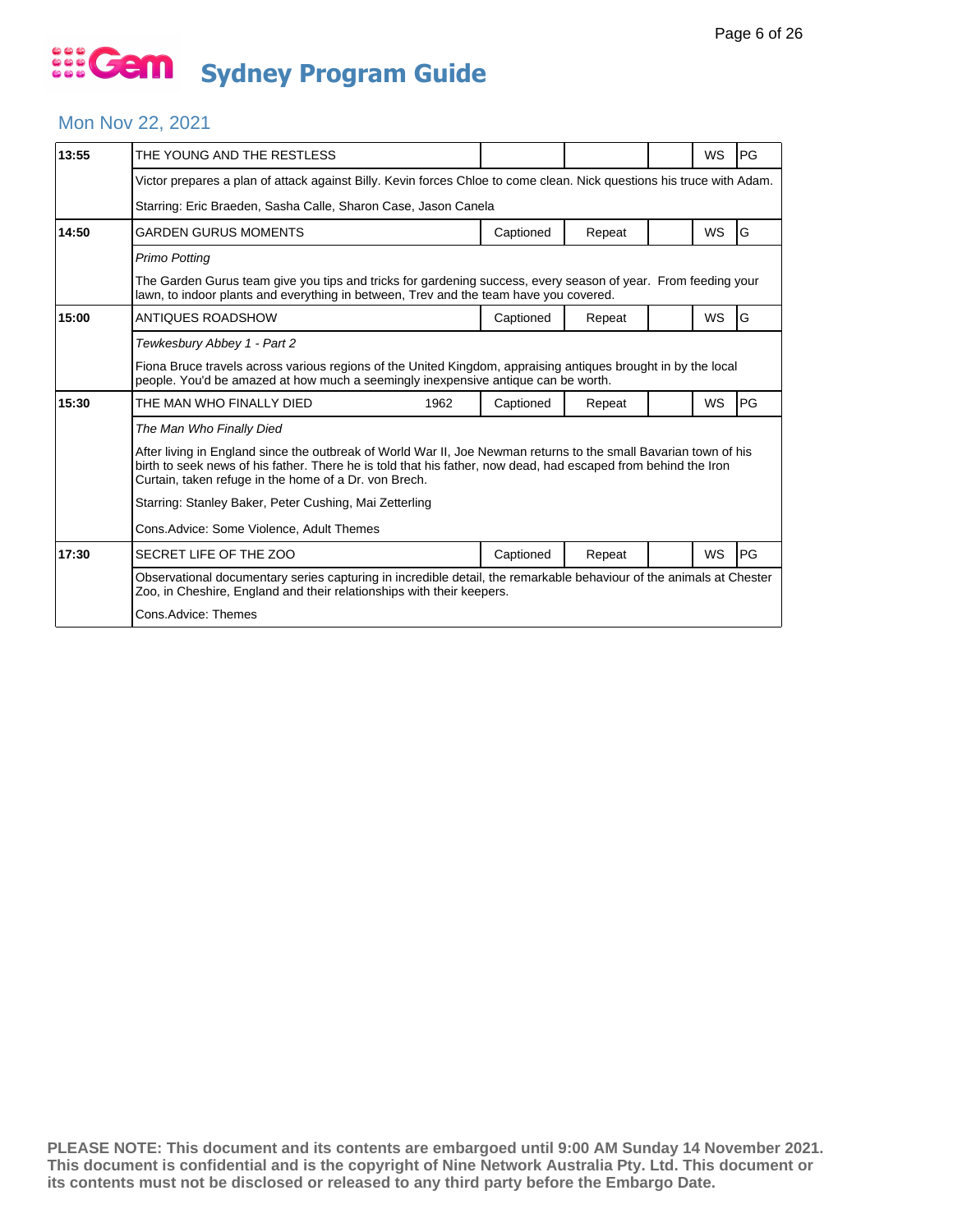## ... Gem **Sydney Program Guide**

#### Mon Nov 22, 2021

| 18:30 | ANTIQUES ROADSHOW                                                                                                                                                                                                                                 | Captioned | Repeat |  | WS        | G  |  |  |  |
|-------|---------------------------------------------------------------------------------------------------------------------------------------------------------------------------------------------------------------------------------------------------|-----------|--------|--|-----------|----|--|--|--|
|       | Audley End 1                                                                                                                                                                                                                                      |           |        |  |           |    |  |  |  |
|       | Fiona Bruce travels across various regions of the United Kingdom, appraising antiques brought in by the local<br>people. You'd be amazed at how much a seemingly inexpensive antique can be worth.                                                |           |        |  |           |    |  |  |  |
| 19:30 | <b>POIROT</b>                                                                                                                                                                                                                                     |           | Repeat |  | <b>WS</b> | PG |  |  |  |
|       | The Underdog                                                                                                                                                                                                                                      |           |        |  |           |    |  |  |  |
|       | A chemical plant in 1930s Germany, threatened British business interests, murder - in pursuit of the truth, Poirot's<br>secretary, Miss Lemon, successfully hypnotizes the murdered man's widow.                                                  |           |        |  |           |    |  |  |  |
|       | Starring: David Suchet, Hugh Fraser, Philip Jackson                                                                                                                                                                                               |           |        |  |           |    |  |  |  |
|       | Cons.Advice: Mild Violence                                                                                                                                                                                                                        |           |        |  |           |    |  |  |  |
| 20:40 | AGATHA CHRISTIE'S MARPLE                                                                                                                                                                                                                          |           | Repeat |  |           | PG |  |  |  |
|       | Endless Night                                                                                                                                                                                                                                     |           |        |  |           |    |  |  |  |
|       | Miss Marple investigates the downfall of an optimistic young couple who ignored the warnings of a gypsy and built a<br>dream home on allegedly cursed land.                                                                                       |           |        |  |           |    |  |  |  |
|       | Starring: Julia McKenzie, Stephen Churchett, Greg Bennett                                                                                                                                                                                         |           |        |  |           |    |  |  |  |
|       | Cons.Advice: Themes, Mild Violence, Mild Coarse Language                                                                                                                                                                                          |           |        |  |           |    |  |  |  |
| 22:40 | LAW & ORDER: CRIMINAL INTENT                                                                                                                                                                                                                      | Captioned |        |  | <b>WS</b> | MA |  |  |  |
|       | <b>Acts Of Contrition</b>                                                                                                                                                                                                                         |           |        |  |           |    |  |  |  |
|       | At a church which tries to liberate young prostitutes from their pimps, a nun is murdered. Goren and Eames must dig<br>deep to find the truth, not only in the eyes of men, but also in the eyes of God.                                          |           |        |  |           |    |  |  |  |
|       | Starring: Kathryn Erbe, Vincent D'Onofrio, Jamey Sheridan                                                                                                                                                                                         |           |        |  |           |    |  |  |  |
|       | Cons.Advice: Strong Adult Themes, Some Violence                                                                                                                                                                                                   |           |        |  |           |    |  |  |  |
| 23:40 | THE ENEMY WITHIN                                                                                                                                                                                                                                  | Captioned | Repeat |  | WS        | M  |  |  |  |
|       | Homecoming                                                                                                                                                                                                                                        |           |        |  |           |    |  |  |  |
|       | After a major Tal operative escapes CIA custody, Shepherd returns to Langley to help track the fugitive down;<br>Shepherd and Keaton discover the CIA is withholding information on Tal, so they spy on the agency to find out what<br>they know. |           |        |  |           |    |  |  |  |
|       | Starring: Jennifer Carpenter, Morris Chestnut, Raza Jaffrey                                                                                                                                                                                       |           |        |  |           |    |  |  |  |
|       | Cons.Advice: Mature Themes, Some Violence                                                                                                                                                                                                         |           |        |  |           |    |  |  |  |
| 00:35 | ANTIQUES ROADSHOW                                                                                                                                                                                                                                 | Captioned |        |  | WS        | G  |  |  |  |
|       | Audley End 1 - Part 1                                                                                                                                                                                                                             |           |        |  |           |    |  |  |  |
|       | Fiona Bruce travels across various regions of the United Kingdom, appraising antiques brought in by the local<br>people. You'd be amazed at how much a seemingly inexpensive antique can be worth.                                                |           |        |  |           |    |  |  |  |
| 01:00 | TV SHOP - HOME SHOPPING                                                                                                                                                                                                                           |           | Repeat |  | WS        | G  |  |  |  |
|       | Home shopping programme.                                                                                                                                                                                                                          |           |        |  |           |    |  |  |  |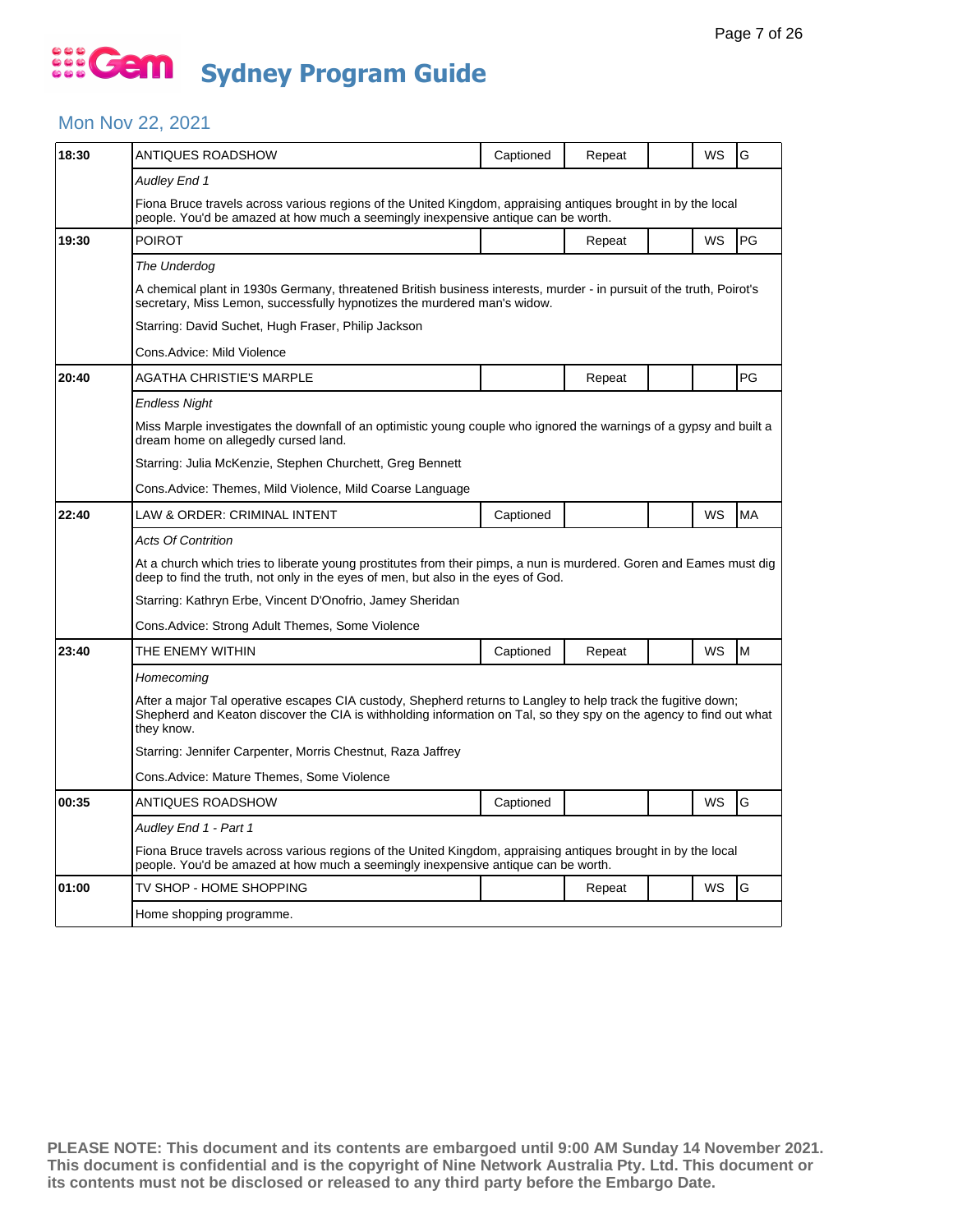### Mon Nov 22, 2021

| 01:30 | <b>GIDEON'S WAY</b>                                                                                                                                                          |  | Repeat |  |    | PG         |  |  |  |
|-------|------------------------------------------------------------------------------------------------------------------------------------------------------------------------------|--|--------|--|----|------------|--|--|--|
|       | The Alibi Man                                                                                                                                                                |  |        |  |    |            |  |  |  |
|       | Gideon investigates a disappearance. The prime suspect has a perfect alibi.                                                                                                  |  |        |  |    |            |  |  |  |
|       | Starring: John Gregson, Alexander Davion, Daphne Anderson                                                                                                                    |  |        |  |    |            |  |  |  |
| 02:30 | TV SHOP - HOME SHOPPING                                                                                                                                                      |  | Repeat |  | WS | IG         |  |  |  |
|       | Home shopping programme.                                                                                                                                                     |  |        |  |    |            |  |  |  |
| 04:30 | <b>JOYCE MEYER</b>                                                                                                                                                           |  |        |  | WS | <b>IPG</b> |  |  |  |
|       | Joyce Meyer, one of the world's leading practical Bible teachers and New York Times best-selling author, shares<br>encouragement and advice to help people enjoy daily life. |  |        |  |    |            |  |  |  |
|       | Cons.Advice: Themes                                                                                                                                                          |  |        |  |    |            |  |  |  |
| 05:00 | TV SHOP - HOME SHOPPING                                                                                                                                                      |  | Repeat |  | WS | IG         |  |  |  |
|       | Home shopping programme.                                                                                                                                                     |  |        |  |    |            |  |  |  |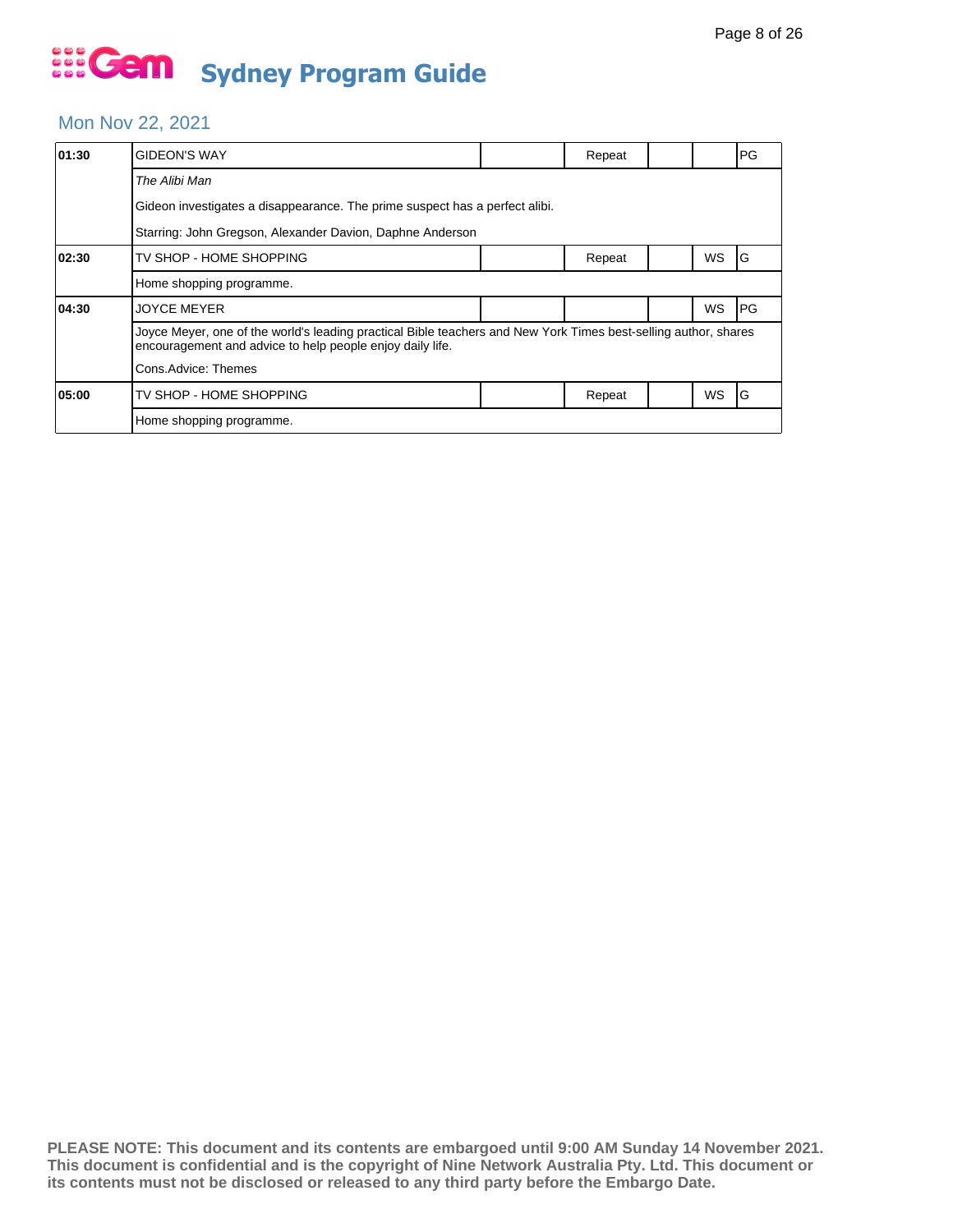### Tue Nov 23, 2021

| 06:00 | TV SHOP - HOME SHOPPING                                                                                                                                                                                                                                                                 |           | Repeat |  | WS        | G  |  |  |
|-------|-----------------------------------------------------------------------------------------------------------------------------------------------------------------------------------------------------------------------------------------------------------------------------------------|-----------|--------|--|-----------|----|--|--|
|       | Home shopping programme.                                                                                                                                                                                                                                                                |           |        |  |           |    |  |  |
| 07:00 | <b>CREFLO DOLLAR MINISTRIES</b>                                                                                                                                                                                                                                                         |           |        |  | WS        | PG |  |  |
|       | The Cross: The defining Line of the Gospel (Part 2 of 2)                                                                                                                                                                                                                                |           |        |  |           |    |  |  |
|       | Religious Programme.                                                                                                                                                                                                                                                                    |           |        |  |           |    |  |  |
|       | Cons.Advice: Themes                                                                                                                                                                                                                                                                     |           |        |  |           |    |  |  |
| 07:30 | TV SHOP - HOME SHOPPING                                                                                                                                                                                                                                                                 |           | Repeat |  | WS        | G  |  |  |
|       | Home shopping programme.                                                                                                                                                                                                                                                                |           |        |  |           |    |  |  |
| 09:30 | NEWSTYLE DIRECT                                                                                                                                                                                                                                                                         |           | Repeat |  | WS        | G  |  |  |
|       | Pic Gold                                                                                                                                                                                                                                                                                |           |        |  |           |    |  |  |
|       | Home shopping programme.                                                                                                                                                                                                                                                                |           |        |  |           |    |  |  |
| 10:00 | <b>DANOZ</b>                                                                                                                                                                                                                                                                            |           |        |  | <b>WS</b> | G  |  |  |
|       | Copper Chef                                                                                                                                                                                                                                                                             |           |        |  |           |    |  |  |
|       | Home shopping programme.                                                                                                                                                                                                                                                                |           |        |  |           |    |  |  |
| 10:30 | <b>POINTLESS</b>                                                                                                                                                                                                                                                                        | Captioned | Repeat |  | WS        | PG |  |  |
|       | Hosted by Alexander Armstrong with assistance from Richard Osman. In each episode four teams of two<br>contestants attempt to find correct but obscure answers to four rounds of general knowledge questions, with the<br>winning team eligible to compete for the show's cash jackpot. |           |        |  |           |    |  |  |
| 11:30 | MY FAVORITE MARTIAN                                                                                                                                                                                                                                                                     |           | Repeat |  | WS        | G  |  |  |
|       | The Man On The Couch                                                                                                                                                                                                                                                                    |           |        |  |           |    |  |  |
|       | Martin seeks relief from a heat wave and lands in a loony bin.                                                                                                                                                                                                                          |           |        |  |           |    |  |  |
|       | Starring: Ray Walston, Bill Bixby, Pamela Britton                                                                                                                                                                                                                                       |           |        |  |           |    |  |  |
| 12:00 | <b>POIROT</b>                                                                                                                                                                                                                                                                           |           | Repeat |  | WS        | PG |  |  |
|       | The Underdog                                                                                                                                                                                                                                                                            |           |        |  |           |    |  |  |
|       | A chemical plant in 1930s Germany, threatened British business interests, murder - in pursuit of the truth, Poirot's<br>secretary, Miss Lemon, successfully hypnotizes the murdered man's widow.                                                                                        |           |        |  |           |    |  |  |
|       | Starring: David Suchet, Hugh Fraser, Philip Jackson                                                                                                                                                                                                                                     |           |        |  |           |    |  |  |
|       | Cons.Advice: Mild Violence                                                                                                                                                                                                                                                              |           |        |  |           |    |  |  |
| 13:10 | DAYS OF OUR LIVES                                                                                                                                                                                                                                                                       |           |        |  | WS        | M  |  |  |
|       | Ava uncovers the truth; Kayla and Steve question Joey about his future.                                                                                                                                                                                                                 |           |        |  |           |    |  |  |
|       | Starring: Kristian Alfonso, John Aniston, Camila Banus                                                                                                                                                                                                                                  |           |        |  |           |    |  |  |
|       | Cons.Advice: Themes                                                                                                                                                                                                                                                                     |           |        |  |           |    |  |  |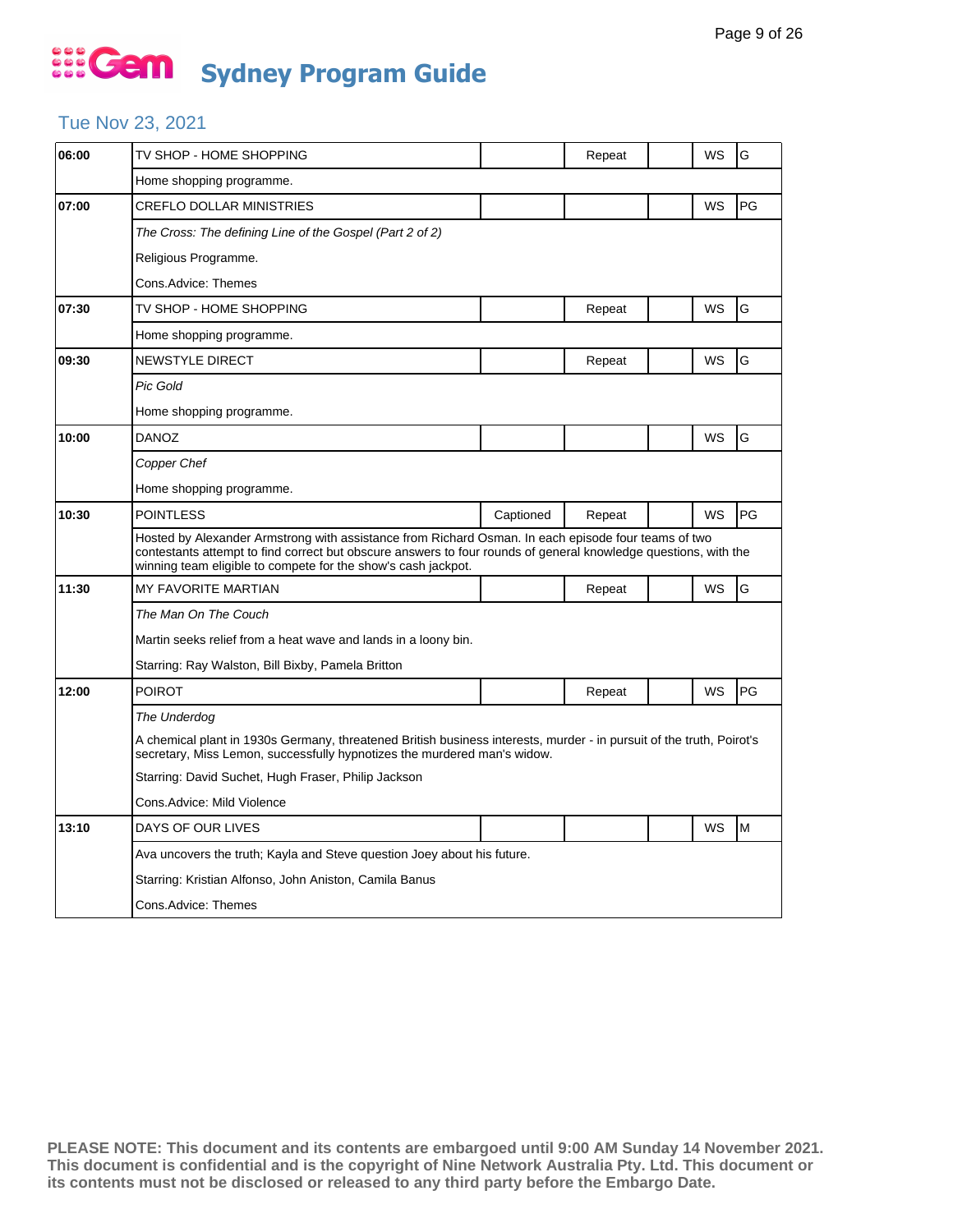#### Tue Nov 23, 2021

| 14:05 | THE YOUNG AND THE RESTLESS                                                                                                                                                                                                                          |  |           |        |  | WS        | <b>IPG</b> |  |
|-------|-----------------------------------------------------------------------------------------------------------------------------------------------------------------------------------------------------------------------------------------------------|--|-----------|--------|--|-----------|------------|--|
|       | Victor pushes Billy's buttons. Summer turns to Sharon for guidance. Nikki makes note of the chemistry between<br>Victoria and Ashland.                                                                                                              |  |           |        |  |           |            |  |
|       | Starring: Eric Braeden, Sasha Calle, Sharon Case, Jason Canela                                                                                                                                                                                      |  |           |        |  |           |            |  |
| 15:00 | ANTIQUES ROADSHOW                                                                                                                                                                                                                                   |  | Captioned | Repeat |  | WS        | l G        |  |
|       | Audley End 1 - Part 2                                                                                                                                                                                                                               |  |           |        |  |           |            |  |
|       | Fiona Bruce travels across various regions of the United Kingdom, appraising antiques brought in by the local<br>people. You'd be amazed at how much a seemingly inexpensive antique can be worth.                                                  |  |           |        |  |           |            |  |
| 15:30 | <b>GEORDIE</b><br>1955                                                                                                                                                                                                                              |  | Captioned | Repeat |  | <b>WS</b> | IG         |  |
|       | Geordie                                                                                                                                                                                                                                             |  |           |        |  |           |            |  |
|       | Hoping to win the girl of his dreams, wee Scottish lad Geordie undertakes a bodybuilding regimen that packs on the<br>muscles, wins the lass and lands him a spot on the 1956 British Olympic team preparing to compete in Melbourne,<br>Australia. |  |           |        |  |           |            |  |
|       | Starring: Alastair Sim, Bill Travers, Raymond Huntley                                                                                                                                                                                               |  |           |        |  |           |            |  |
| 17:30 | SECRET LIFE OF THE ZOO                                                                                                                                                                                                                              |  | Captioned | Repeat |  | <b>WS</b> | <b>IPG</b> |  |
|       | Observational documentary series capturing in incredible detail, the remarkable behaviour of the animals at Chester<br>Zoo, in Cheshire, England and their relationships with their keepers.                                                        |  |           |        |  |           |            |  |
|       |                                                                                                                                                                                                                                                     |  |           |        |  |           |            |  |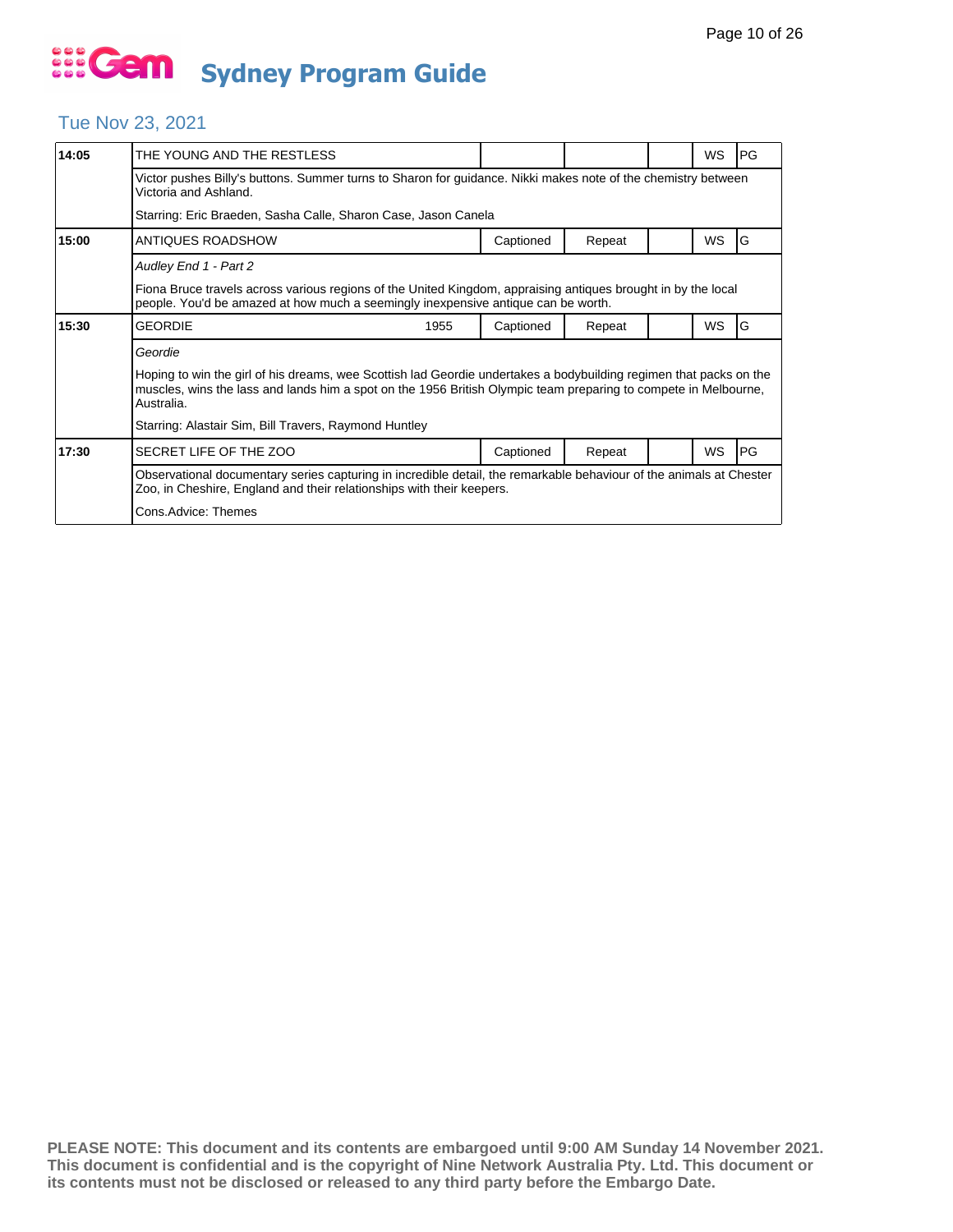### Tue Nov 23, 2021

| 18:30 | ANTIQUES ROADSHOW                                                                                                                                                                                                                                                                 | Captioned                                                                                                                                                                                                                   | Repeat |  | WS        | G         |  |  |  |
|-------|-----------------------------------------------------------------------------------------------------------------------------------------------------------------------------------------------------------------------------------------------------------------------------------|-----------------------------------------------------------------------------------------------------------------------------------------------------------------------------------------------------------------------------|--------|--|-----------|-----------|--|--|--|
|       | Audley End 2                                                                                                                                                                                                                                                                      |                                                                                                                                                                                                                             |        |  |           |           |  |  |  |
|       | Fiona Bruce travels across various regions of the United Kingdom, appraising antiques brought in by the local<br>people. You'd be amazed at how much a seemingly inexpensive antique can be worth.                                                                                |                                                                                                                                                                                                                             |        |  |           |           |  |  |  |
| 19:30 | <b>NEW TRICKS</b>                                                                                                                                                                                                                                                                 |                                                                                                                                                                                                                             | Repeat |  | <b>WS</b> | M         |  |  |  |
|       | Love Means Nothing in Tennis                                                                                                                                                                                                                                                      |                                                                                                                                                                                                                             |        |  |           |           |  |  |  |
|       | When junior tennis champion Alice Kemp fell to her death from a balcony in 2010 it was assumed she killed herself<br>as she had lost a crucial match but now a cleaner recalls hearing raised voices just before the death and the case is<br>reopened.                           |                                                                                                                                                                                                                             |        |  |           |           |  |  |  |
|       | Starring: Alun Armstrong, James Bolam, Larry Lamb                                                                                                                                                                                                                                 |                                                                                                                                                                                                                             |        |  |           |           |  |  |  |
|       | Cons.Advice: Mature Themes, Some Violence, Some Coarse Language                                                                                                                                                                                                                   |                                                                                                                                                                                                                             |        |  |           |           |  |  |  |
| 20:40 | THE CLOSER                                                                                                                                                                                                                                                                        | Captioned                                                                                                                                                                                                                   | Repeat |  | WS        | M         |  |  |  |
|       | Dumb Luck                                                                                                                                                                                                                                                                         |                                                                                                                                                                                                                             |        |  |           |           |  |  |  |
|       | Brenda and the PHD investigate the murder of a personal trainer in a restaurant parking lot and the main suspect<br>appears to be the possessive, short tempered husband of the woman of whom the victim was involved with.                                                       |                                                                                                                                                                                                                             |        |  |           |           |  |  |  |
|       | Starring: Kyra Sedgwick, J.K. Simmons, Corey Reynolds, Jon Tenney                                                                                                                                                                                                                 |                                                                                                                                                                                                                             |        |  |           |           |  |  |  |
| 21:40 | RIZZOLI & ISLES                                                                                                                                                                                                                                                                   | Captioned                                                                                                                                                                                                                   | Repeat |  | WS        | <b>MA</b> |  |  |  |
|       | Cuts Like A Knife                                                                                                                                                                                                                                                                 |                                                                                                                                                                                                                             |        |  |           |           |  |  |  |
|       | A bride is killed right before she walks down the aisle, and Jane and Maura must figure out if the groom's ex-<br>girlfriend is a suspect, or if there's a deeper connection to the bride's European roots.                                                                       |                                                                                                                                                                                                                             |        |  |           |           |  |  |  |
|       | Starring: Angie Harmon, Sasha Alexander, Jordan Bridges                                                                                                                                                                                                                           |                                                                                                                                                                                                                             |        |  |           |           |  |  |  |
|       | Cons.Advice: Strong Violence                                                                                                                                                                                                                                                      |                                                                                                                                                                                                                             |        |  |           |           |  |  |  |
| 22:40 | LAW & ORDER: CRIMINAL INTENT                                                                                                                                                                                                                                                      | Captioned                                                                                                                                                                                                                   |        |  | WS        | <b>MA</b> |  |  |  |
|       | In The Wee Small Hours - Part 1                                                                                                                                                                                                                                                   |                                                                                                                                                                                                                             |        |  |           |           |  |  |  |
|       | A girl and two boys go missing from a school trip. Logan and Barek team up with Goren and Eames to find them.<br>The trail leads the detectives to a sexual predator who likes to brag about his exploits in his Internet blog, and who<br>turns out to be rather well-connected. |                                                                                                                                                                                                                             |        |  |           |           |  |  |  |
|       | Starring: Kathryn Erbe, Vincent D'Onofrio, Jamey Sheridan                                                                                                                                                                                                                         |                                                                                                                                                                                                                             |        |  |           |           |  |  |  |
|       | Cons.Advice: Strong Adult Themes, Some Violence                                                                                                                                                                                                                                   |                                                                                                                                                                                                                             |        |  |           |           |  |  |  |
| 23:40 | THE ENEMY WITHIN                                                                                                                                                                                                                                                                  | Captioned                                                                                                                                                                                                                   | Repeat |  | WS        | M         |  |  |  |
|       | Chigorin                                                                                                                                                                                                                                                                          |                                                                                                                                                                                                                             |        |  |           |           |  |  |  |
|       |                                                                                                                                                                                                                                                                                   | When contractors working for the CIA are murdered, Keaton and the team discover the CIA is keeping secrets from<br>the FBI regarding Tal; Shepherd's ex-husband finds out that Hannah has been lying and visiting Shepherd. |        |  |           |           |  |  |  |
|       | Starring: Jennifer Carpenter, Morris Chestnut, Raza Jaffrey                                                                                                                                                                                                                       |                                                                                                                                                                                                                             |        |  |           |           |  |  |  |
|       | Cons.Advice: Mature Themes, Some Violence                                                                                                                                                                                                                                         |                                                                                                                                                                                                                             |        |  |           |           |  |  |  |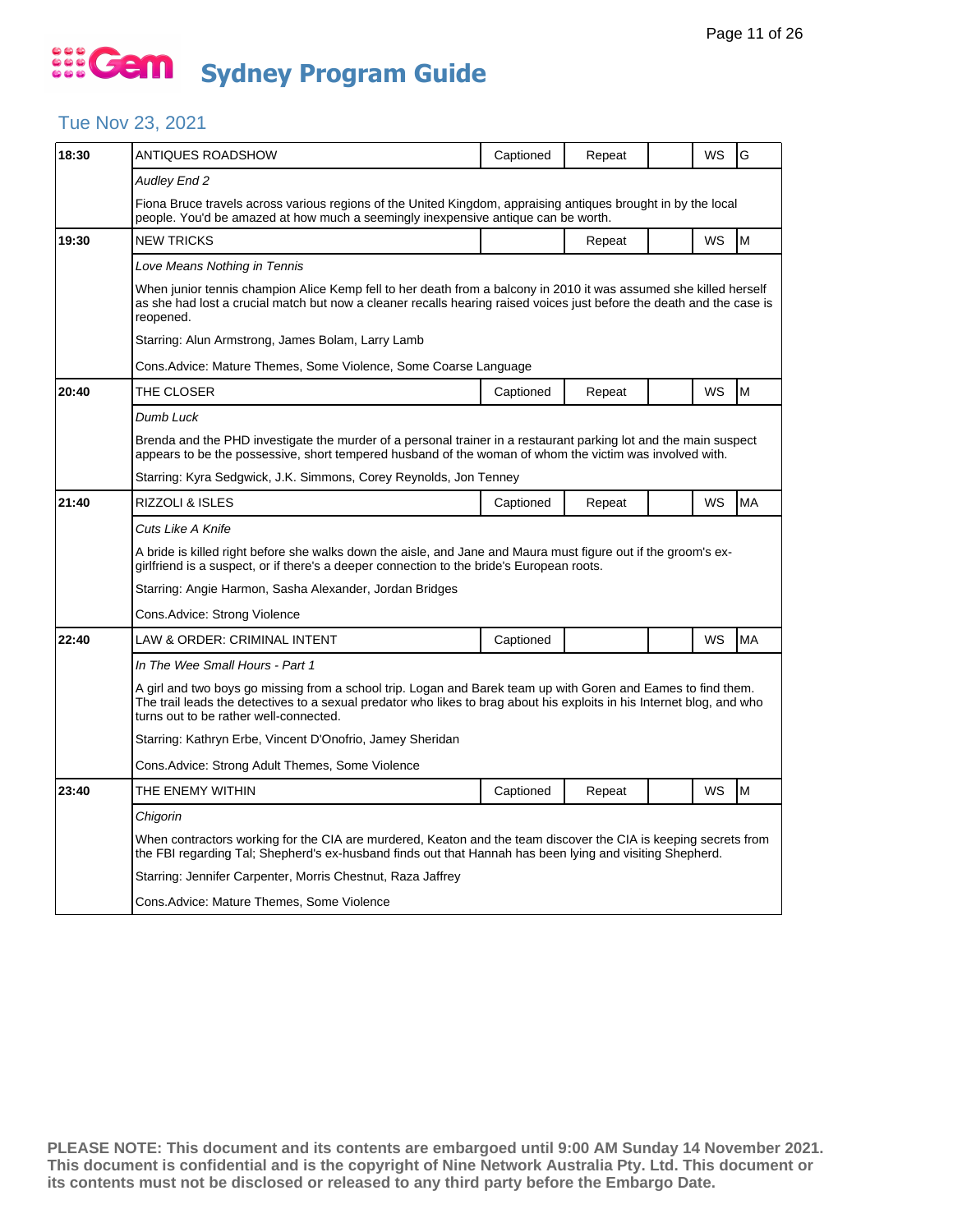### Tue Nov 23, 2021

| 00:35                                                                                                                                                                                              | ANTIQUES ROADSHOW                                                                                                                                                            | Captioned |        |  | WS | G    |  |  |
|----------------------------------------------------------------------------------------------------------------------------------------------------------------------------------------------------|------------------------------------------------------------------------------------------------------------------------------------------------------------------------------|-----------|--------|--|----|------|--|--|
|                                                                                                                                                                                                    | Audley End 2 - Part 1                                                                                                                                                        |           |        |  |    |      |  |  |
| Fiona Bruce travels across various regions of the United Kingdom, appraising antiques brought in by the local<br>people. You'd be amazed at how much a seemingly inexpensive antique can be worth. |                                                                                                                                                                              |           |        |  |    |      |  |  |
| 01:00                                                                                                                                                                                              | TV SHOP - HOME SHOPPING                                                                                                                                                      |           | Repeat |  | WS | G    |  |  |
|                                                                                                                                                                                                    | Home shopping programme.                                                                                                                                                     |           |        |  |    |      |  |  |
| 04:30                                                                                                                                                                                              | <b>JOYCE MEYER</b>                                                                                                                                                           |           |        |  | WS | l PG |  |  |
|                                                                                                                                                                                                    | Joyce Meyer, one of the world's leading practical Bible teachers and New York Times best-selling author, shares<br>encouragement and advice to help people enjoy daily life. |           |        |  |    |      |  |  |
|                                                                                                                                                                                                    | Cons.Advice: Themes                                                                                                                                                          |           |        |  |    |      |  |  |
| 05:00                                                                                                                                                                                              | TV SHOP - HOME SHOPPING                                                                                                                                                      |           | Repeat |  | WS | ١G   |  |  |
|                                                                                                                                                                                                    | Home shopping programme.                                                                                                                                                     |           |        |  |    |      |  |  |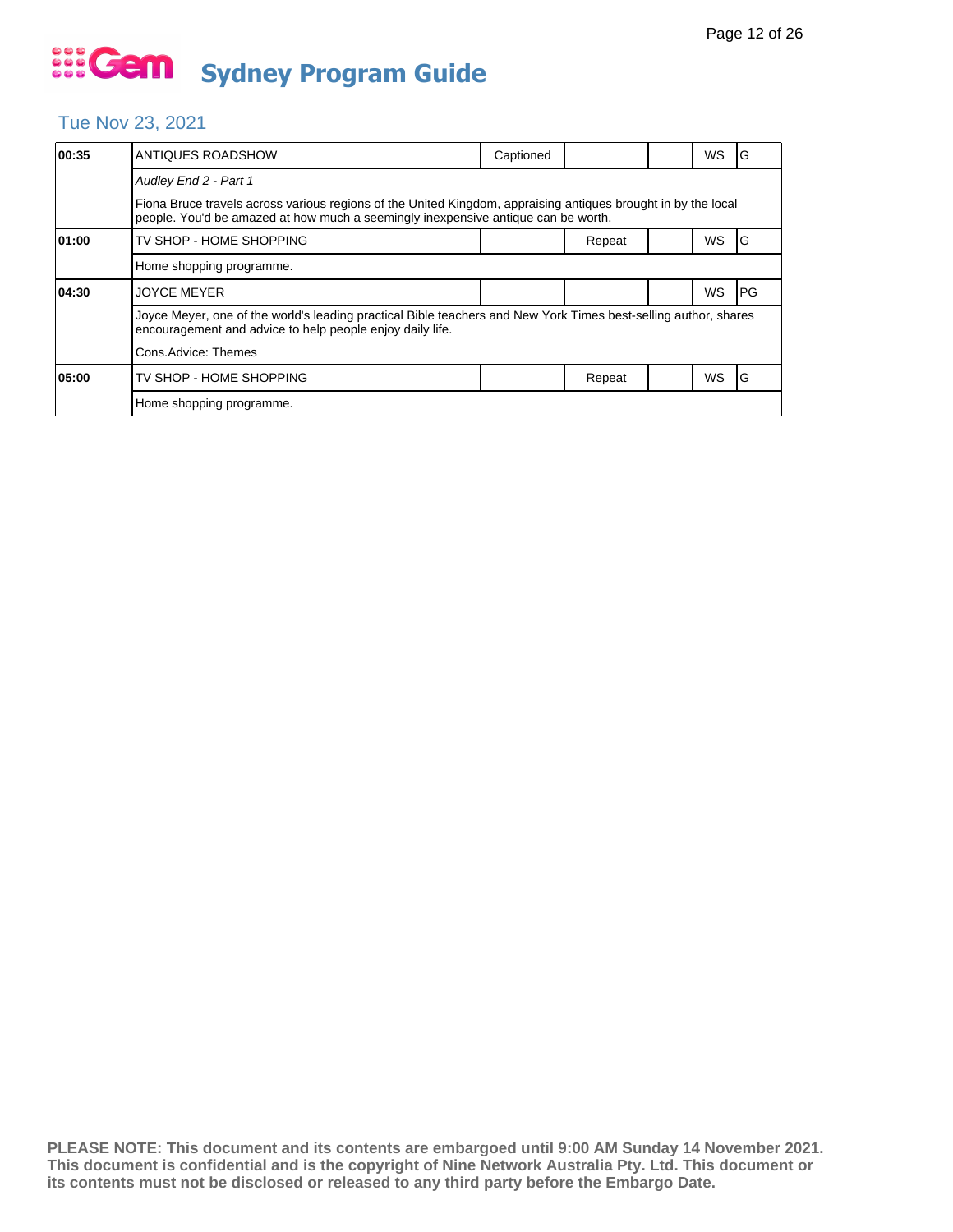## ... Gem **Sydney Program Guide**

### Wed Nov 24, 2021

| 06:00 | TV SHOP - HOME SHOPPING                                                                                                                                                                                                                                                                 |           | Repeat |  | WS        | G         |  |  |
|-------|-----------------------------------------------------------------------------------------------------------------------------------------------------------------------------------------------------------------------------------------------------------------------------------------|-----------|--------|--|-----------|-----------|--|--|
|       | Home shopping programme.                                                                                                                                                                                                                                                                |           |        |  |           |           |  |  |
| 07:00 | <b>CREFLO DOLLAR MINISTRIES</b>                                                                                                                                                                                                                                                         |           |        |  | WS        | <b>PG</b> |  |  |
|       | Living The Grateful Life                                                                                                                                                                                                                                                                |           |        |  |           |           |  |  |
|       | Religious Programme.                                                                                                                                                                                                                                                                    |           |        |  |           |           |  |  |
|       | Cons.Advice: Themes                                                                                                                                                                                                                                                                     |           |        |  |           |           |  |  |
| 07:30 | TV SHOP - HOME SHOPPING                                                                                                                                                                                                                                                                 |           | Repeat |  | WS        | G         |  |  |
|       | Home shopping programme.                                                                                                                                                                                                                                                                |           |        |  |           |           |  |  |
| 10:30 | <b>POINTLESS</b>                                                                                                                                                                                                                                                                        | Captioned | Repeat |  | WS        | PG        |  |  |
|       | Hosted by Alexander Armstrong with assistance from Richard Osman. In each episode four teams of two<br>contestants attempt to find correct but obscure answers to four rounds of general knowledge questions, with the<br>winning team eligible to compete for the show's cash jackpot. |           |        |  |           |           |  |  |
| 11:30 | MY FAVORITE MARTIAN                                                                                                                                                                                                                                                                     |           | Repeat |  | WS        | G         |  |  |
|       | A Loaf Of Bread                                                                                                                                                                                                                                                                         |           |        |  |           |           |  |  |
|       | Martin sets out to experience love at first sight.                                                                                                                                                                                                                                      |           |        |  |           |           |  |  |
|       | Starring: Ray Walston, Bill Bixby, Pamela Britton                                                                                                                                                                                                                                       |           |        |  |           |           |  |  |
| 12:00 | <b>NEW TRICKS</b>                                                                                                                                                                                                                                                                       |           | Repeat |  | WS        | M         |  |  |
|       | Love Means Nothing in Tennis                                                                                                                                                                                                                                                            |           |        |  |           |           |  |  |
|       | When junior tennis champion Alice Kemp fell to her death from a balcony in 2010 it was assumed she killed herself<br>as she had lost a crucial match but now a cleaner recalls hearing raised voices just before the death and the case is<br>reopened.                                 |           |        |  |           |           |  |  |
|       | Starring: Alun Armstrong, James Bolam, Larry Lamb                                                                                                                                                                                                                                       |           |        |  |           |           |  |  |
|       | Cons. Advice: Mature Themes, Some Violence, Some Coarse Language                                                                                                                                                                                                                        |           |        |  |           |           |  |  |
| 13:10 | DAYS OF OUR LIVES                                                                                                                                                                                                                                                                       |           |        |  | WS        | M         |  |  |
|       | Chloe confides in Brady about Philip; Steve warns Tripp to be careful about Ava.                                                                                                                                                                                                        |           |        |  |           |           |  |  |
|       | Starring: Kristian Alfonso, John Aniston, Camila Banus                                                                                                                                                                                                                                  |           |        |  |           |           |  |  |
|       | Cons.Advice: Themes                                                                                                                                                                                                                                                                     |           |        |  |           |           |  |  |
| 14:05 | THE YOUNG AND THE RESTLESS                                                                                                                                                                                                                                                              |           |        |  | <b>WS</b> | PG        |  |  |
|       | Victor surprises Nikki with a grand gesture. Ashland has a change of heart. Amanda is shocked by a new<br>development in Sutton's case.                                                                                                                                                 |           |        |  |           |           |  |  |
|       | Starring: Eric Braeden, Sasha Calle, Sharon Case, Jason Canela                                                                                                                                                                                                                          |           |        |  |           |           |  |  |
| 15:00 | ANTIQUES ROADSHOW                                                                                                                                                                                                                                                                       | Captioned | Repeat |  | WS        | G         |  |  |
|       | Audley End 2 - Part 2                                                                                                                                                                                                                                                                   |           |        |  |           |           |  |  |
|       | Fiona Bruce travels across various regions of the United Kingdom, appraising antiques brought in by the local<br>people. You'd be amazed at how much a seemingly inexpensive antique can be worth.                                                                                      |           |        |  |           |           |  |  |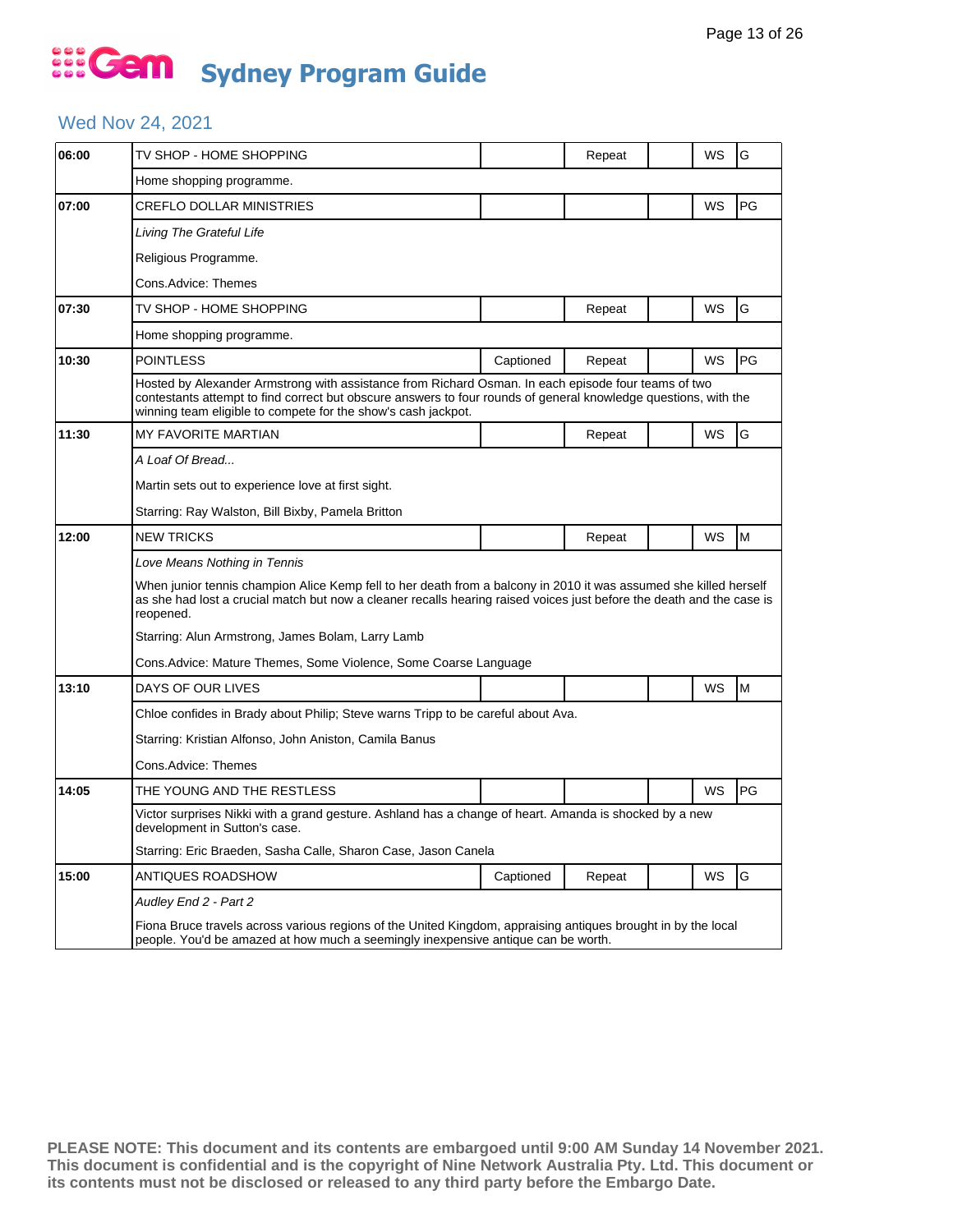### Wed Nov 24, 2021

| 15:30 | UP THE CHASTITY BELT                                                                                                                                                                         | 1972 | Captioned | Repeat |  | WS | IPG.       |  |  |
|-------|----------------------------------------------------------------------------------------------------------------------------------------------------------------------------------------------|------|-----------|--------|--|----|------------|--|--|
|       | Up The Chastity Belt                                                                                                                                                                         |      |           |        |  |    |            |  |  |
|       | The Queen of England gives birth to twins and in order to protect the blood line, one is kept and the other is hidden<br>in a pig sty and raised to think his mother is the pig.             |      |           |        |  |    |            |  |  |
|       | Starring: Bill Frazer, Frankie Howerd, Graham Crowden                                                                                                                                        |      |           |        |  |    |            |  |  |
|       | Cons. Advice: Sexual References                                                                                                                                                              |      |           |        |  |    |            |  |  |
| 17:30 | SECRET LIFE OF THE ZOO                                                                                                                                                                       |      | Captioned | Repeat |  | WS | <b>IPG</b> |  |  |
|       | Observational documentary series capturing in incredible detail, the remarkable behaviour of the animals at Chester<br>Zoo, in Cheshire, England and their relationships with their keepers. |      |           |        |  |    |            |  |  |
|       | Cons.Advice: Themes                                                                                                                                                                          |      |           |        |  |    |            |  |  |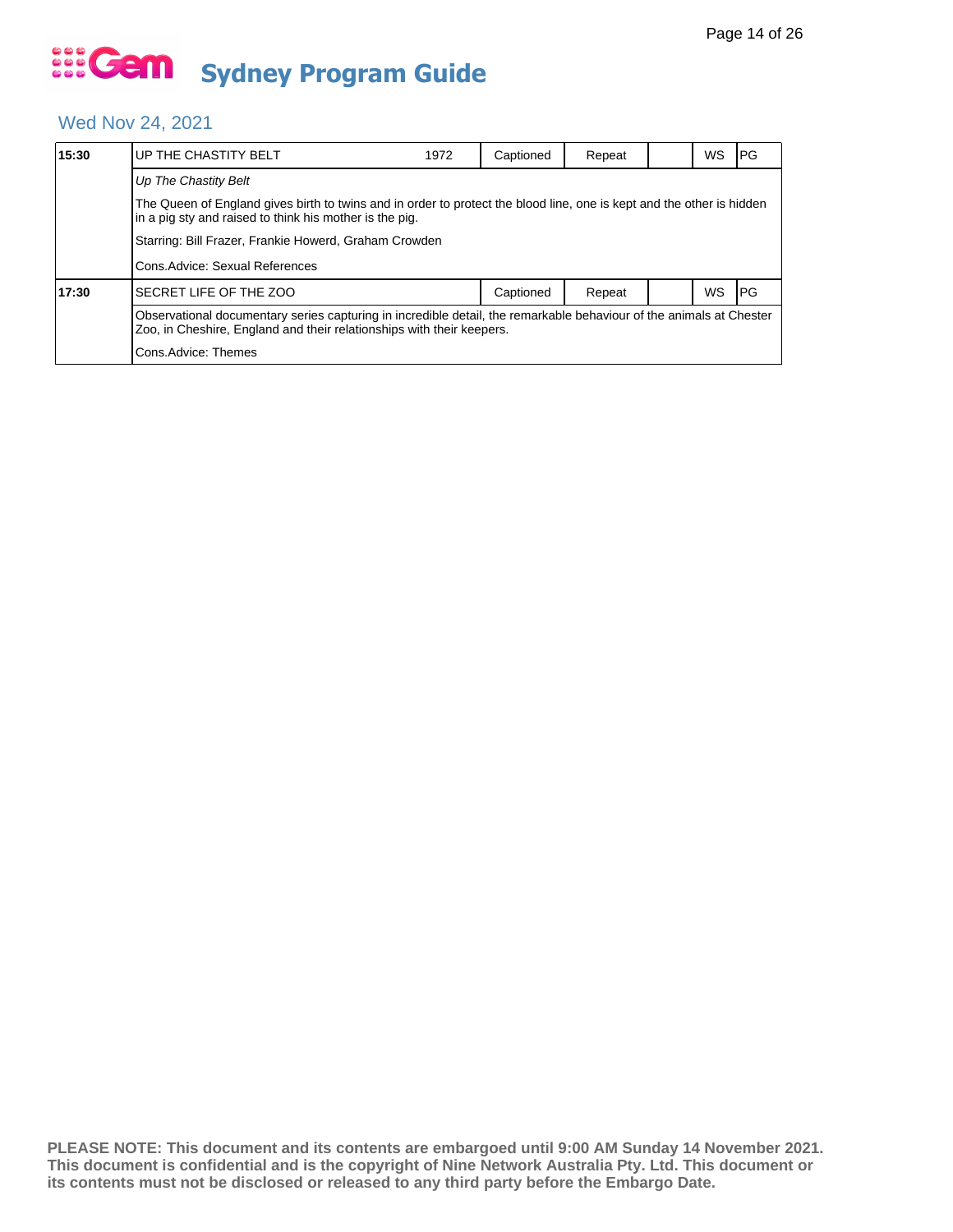## ... Gem **Sydney Program Guide**

### Wed Nov 24, 2021

| 18:30 | ANTIQUES ROADSHOW                                                                                                                                                                                      | Captioned | Repeat |  | WS        | G |  |  |  |
|-------|--------------------------------------------------------------------------------------------------------------------------------------------------------------------------------------------------------|-----------|--------|--|-----------|---|--|--|--|
|       | Hanbury 2                                                                                                                                                                                              |           |        |  |           |   |  |  |  |
|       | Fiona Bruce travels across various regions of the United Kingdom, appraising antiques brought in by the local<br>people. You'd be amazed at how much a seemingly inexpensive antique can be worth.     |           |        |  |           |   |  |  |  |
| 19:30 | AS TIME GOES BY                                                                                                                                                                                        |           | Repeat |  | WS        | G |  |  |  |
|       | Lionel unexpectedly receives a letter from ex-wife Margaret. But when he and Jean meet with her, Margaret is far<br>from the frumpy woman Lionel remembers.                                            |           |        |  |           |   |  |  |  |
|       | Starring: Geoffrey Palmer, Dame Judi Dench, Moira Brooker, Philip Bretherton, Jenny Funnell                                                                                                            |           |        |  |           |   |  |  |  |
| 20:50 | <b>MIDSOMER MURDERS</b>                                                                                                                                                                                | Captioned | Repeat |  | <b>WS</b> | M |  |  |  |
|       | The Creeper                                                                                                                                                                                            |           |        |  |           |   |  |  |  |
|       | Barnaby and Jones investigate the murder of a dinner party guest at the Chettham Park House.                                                                                                           |           |        |  |           |   |  |  |  |
|       | Starring: John Nettles, Jason Hughes, Jane Wymark                                                                                                                                                      |           |        |  |           |   |  |  |  |
|       | Cons.Advice: Some Violence, A Sex Scene                                                                                                                                                                |           |        |  |           |   |  |  |  |
| 22:50 | <b>HOUSE</b>                                                                                                                                                                                           | Captioned | Repeat |  | <b>WS</b> | M |  |  |  |
|       | The Socratic Method                                                                                                                                                                                    |           |        |  |           |   |  |  |  |
|       | Dr. House shows special interest in a schizophrenic with deep-vein thrombosis and her teenage son, who is her<br>primary caregiver.                                                                    |           |        |  |           |   |  |  |  |
|       | Starring: Hugh Laurie, Omar Epps, Robert Sean Leonard                                                                                                                                                  |           |        |  |           |   |  |  |  |
|       | Cons.Advice: Mature Themes, Medical Procedures, Drug References, Sexual References                                                                                                                     |           |        |  |           |   |  |  |  |
| 23:50 | ANTIQUES ROADSHOW                                                                                                                                                                                      | Captioned |        |  | <b>WS</b> | G |  |  |  |
|       | Hanbury 2 - Part 1                                                                                                                                                                                     |           |        |  |           |   |  |  |  |
|       | Fiona Bruce travels across various regions of the United Kingdom, appraising antiques brought in by the local<br>people. You'd be amazed at how much a seemingly inexpensive antique can be worth.     |           |        |  |           |   |  |  |  |
| 00:20 | <b>MY FAVORITE MARTIAN</b>                                                                                                                                                                             |           | Repeat |  | <b>WS</b> | G |  |  |  |
|       | A Loaf Of Bread                                                                                                                                                                                        |           |        |  |           |   |  |  |  |
|       | Martin sets out to experience love at first sight.                                                                                                                                                     |           |        |  |           |   |  |  |  |
|       | Starring: Ray Walston, Bill Bixby, Pamela Britton                                                                                                                                                      |           |        |  |           |   |  |  |  |
| 00:50 | GARDEN GURUS MOMENTS                                                                                                                                                                                   | Captioned | Repeat |  | <b>WS</b> | G |  |  |  |
|       | Healthy Lawn                                                                                                                                                                                           |           |        |  |           |   |  |  |  |
|       | The Garden Gurus team give you tips and tricks for gardening success, every season of year. From feeding your<br>lawn, to indoor plants and everything in between, Trev and the team have you covered. |           |        |  |           |   |  |  |  |
| 01:00 | TV SHOP - HOME SHOPPING                                                                                                                                                                                |           | Repeat |  | <b>WS</b> | G |  |  |  |
|       | Home shopping programme.                                                                                                                                                                               |           |        |  |           |   |  |  |  |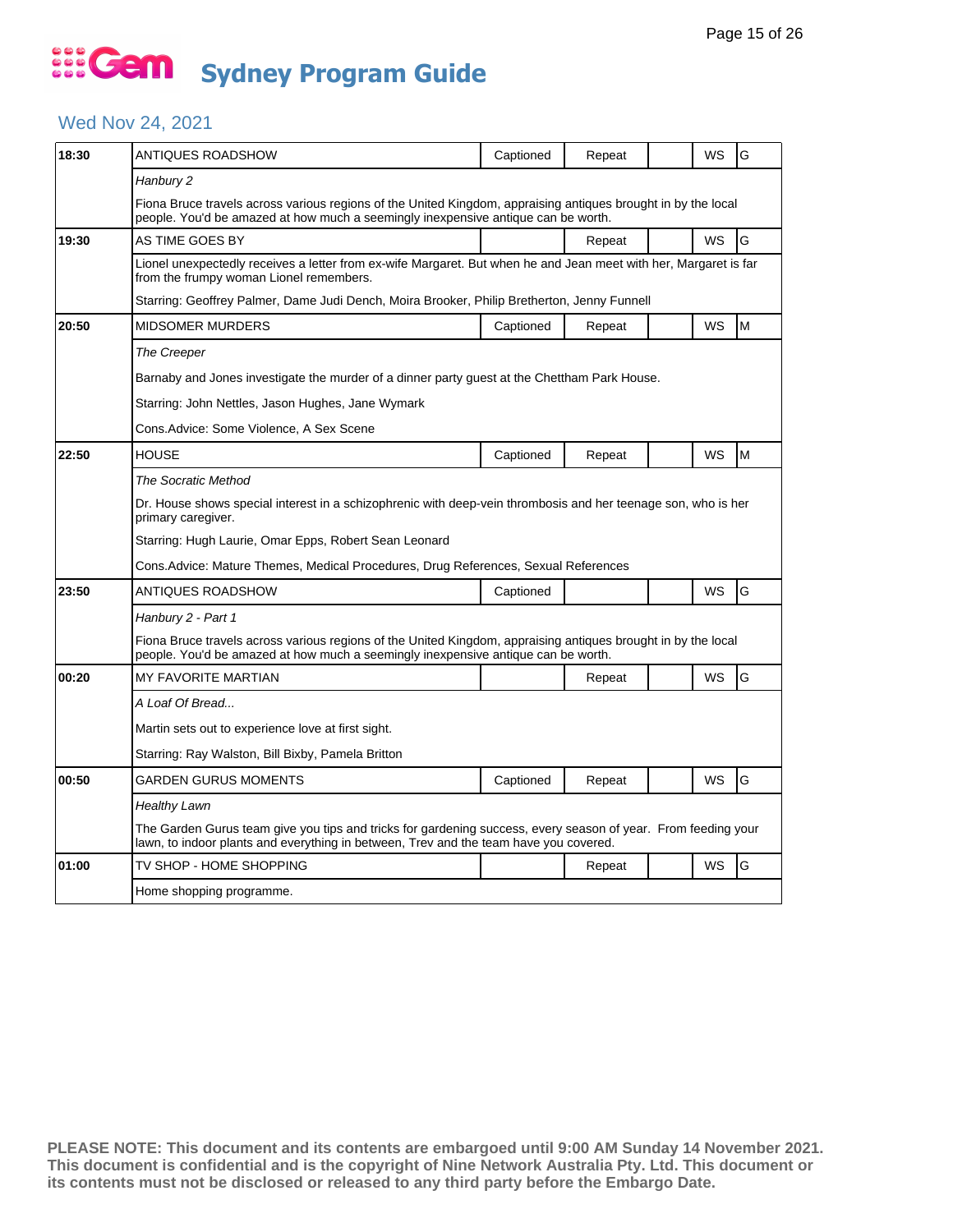### Wed Nov 24, 2021

| 01:30 | DANGERMAN                                                                                                                                                                    |  | Repeat |  |           | PG         |  |  |  |  |
|-------|------------------------------------------------------------------------------------------------------------------------------------------------------------------------------|--|--------|--|-----------|------------|--|--|--|--|
|       | Are You Going To Be More Permanent                                                                                                                                           |  |        |  |           |            |  |  |  |  |
|       | Patrick McGoohan stars as a private investigator involved in espionage work in various countries.                                                                            |  |        |  |           |            |  |  |  |  |
|       | Starring: Patrick McGoohan, Richard Wattis, Lionel Murton                                                                                                                    |  |        |  |           |            |  |  |  |  |
| 02:30 | TV SHOP - HOME SHOPPING                                                                                                                                                      |  | Repeat |  | WS        | IG         |  |  |  |  |
|       | Home shopping programme.                                                                                                                                                     |  |        |  |           |            |  |  |  |  |
| 04:30 | <b>JOYCE MEYER</b>                                                                                                                                                           |  |        |  | WS        | <b>IPG</b> |  |  |  |  |
|       | Joyce Meyer, one of the world's leading practical Bible teachers and New York Times best-selling author, shares<br>encouragement and advice to help people enjoy daily life. |  |        |  |           |            |  |  |  |  |
|       | Cons.Advice: Themes                                                                                                                                                          |  |        |  |           |            |  |  |  |  |
| 05:00 | TV SHOP - HOME SHOPPING                                                                                                                                                      |  | Repeat |  | <b>WS</b> | ١G         |  |  |  |  |
|       | Home shopping programme.                                                                                                                                                     |  |        |  |           |            |  |  |  |  |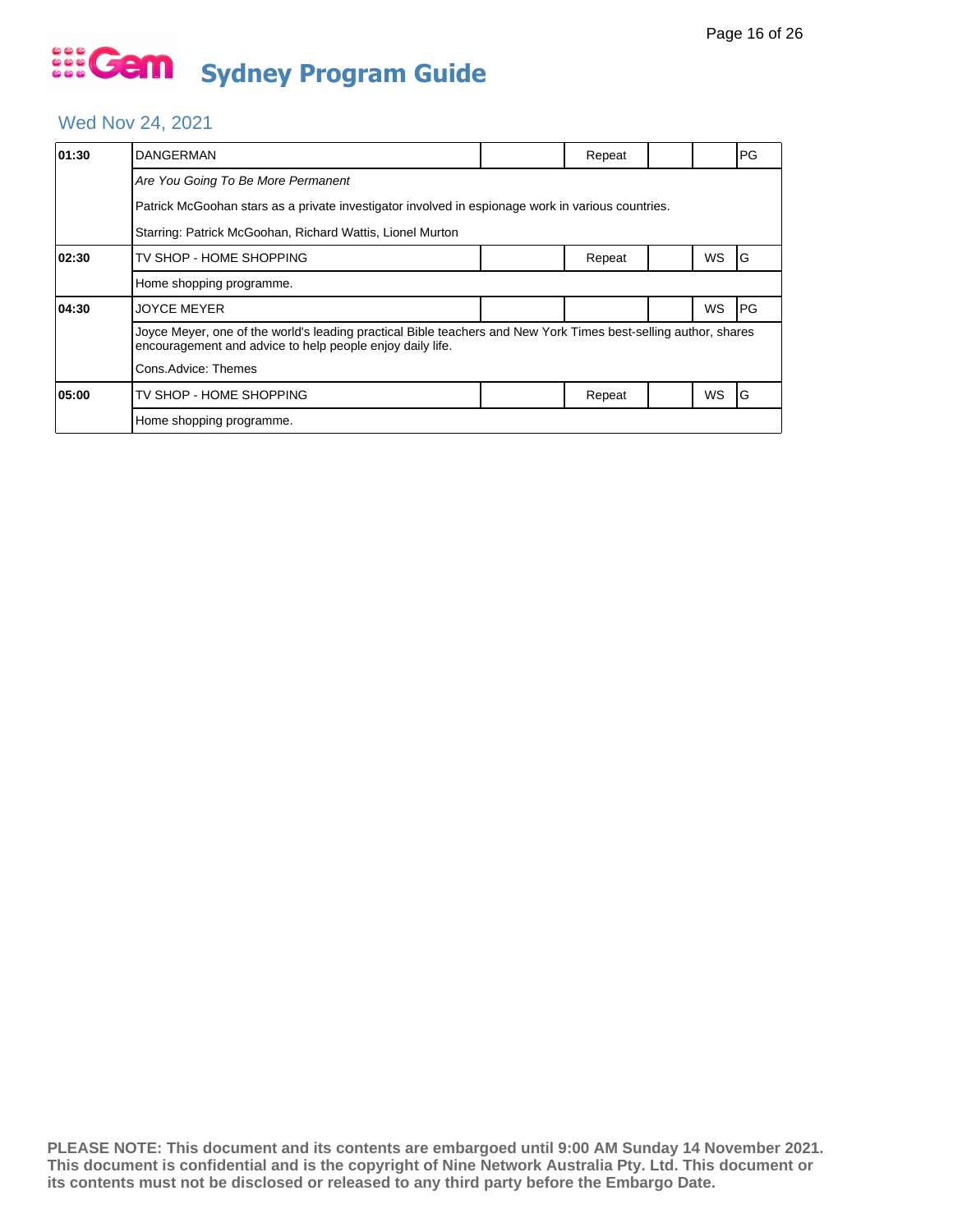## ... Gem **Sydney Program Guide**

### Thu Nov 25, 2021

| 06:00 | TV SHOP - HOME SHOPPING                                                                                                                                                                                                                                                                 |           | Repeat |  | WS        | G  |  |  |  |  |
|-------|-----------------------------------------------------------------------------------------------------------------------------------------------------------------------------------------------------------------------------------------------------------------------------------------|-----------|--------|--|-----------|----|--|--|--|--|
|       | Home shopping programme.                                                                                                                                                                                                                                                                |           |        |  |           |    |  |  |  |  |
| 07:00 | <b>CREFLO DOLLAR MINISTRIES</b>                                                                                                                                                                                                                                                         |           |        |  | WS        | PG |  |  |  |  |
|       | The Supernatural Power of Thanksgiving (Part 1 of 2)                                                                                                                                                                                                                                    |           |        |  |           |    |  |  |  |  |
|       | Religious Programme.                                                                                                                                                                                                                                                                    |           |        |  |           |    |  |  |  |  |
|       | Cons.Advice: Themes                                                                                                                                                                                                                                                                     |           |        |  |           |    |  |  |  |  |
| 07:30 | TV SHOP - HOME SHOPPING                                                                                                                                                                                                                                                                 |           | Repeat |  | WS        | G  |  |  |  |  |
|       | Home shopping programme.                                                                                                                                                                                                                                                                |           |        |  |           |    |  |  |  |  |
| 10:30 | <b>POINTLESS</b>                                                                                                                                                                                                                                                                        | Captioned | Repeat |  | WS        | PG |  |  |  |  |
|       | Hosted by Alexander Armstrong with assistance from Richard Osman. In each episode four teams of two<br>contestants attempt to find correct but obscure answers to four rounds of general knowledge questions, with the<br>winning team eligible to compete for the show's cash jackpot. |           |        |  |           |    |  |  |  |  |
| 11:30 | MY FAVORITE MARTIAN                                                                                                                                                                                                                                                                     |           | Repeat |  | WS        | G  |  |  |  |  |
|       | <b>The Awful Truth</b>                                                                                                                                                                                                                                                                  |           |        |  |           |    |  |  |  |  |
|       | Martin temporarily gives Tim the power to read minds.                                                                                                                                                                                                                                   |           |        |  |           |    |  |  |  |  |
|       | Starring: Ray Walston, Bill Bixby, Pamela Britton                                                                                                                                                                                                                                       |           |        |  |           |    |  |  |  |  |
| 12:00 | AS TIME GOES BY                                                                                                                                                                                                                                                                         |           | Repeat |  | WS        | G  |  |  |  |  |
|       | Lionel unexpectedly receives a letter from ex-wife Margaret. But when he and Jean meet with her, Margaret is far<br>from the frumpy woman Lionel remembers.                                                                                                                             |           |        |  |           |    |  |  |  |  |
|       | Starring: Geoffrey Palmer, Dame Judi Dench, Moira Brooker, Philip Bretherton, Jenny Funnell                                                                                                                                                                                             |           |        |  |           |    |  |  |  |  |
| 12:30 | AS TIME GOES BY                                                                                                                                                                                                                                                                         |           | Repeat |  | <b>WS</b> | G  |  |  |  |  |
|       | In search for a hobby to help occupy his time, Lionel takes to model boat building.                                                                                                                                                                                                     |           |        |  |           |    |  |  |  |  |
|       | Starring: Geoffrey Palmer, Dame Judi Dench, Moira Brooker, Philip Bretherton, Jenny Funnell                                                                                                                                                                                             |           |        |  |           |    |  |  |  |  |
| 13:10 | DAYS OF OUR LIVES                                                                                                                                                                                                                                                                       |           |        |  | WS        | M  |  |  |  |  |
|       | Ava finds herself in danger; Allie and Steve talk about the night she was assaulted.                                                                                                                                                                                                    |           |        |  |           |    |  |  |  |  |
|       | Starring: Camila Banus, Lucas Adams, Lamon Archey                                                                                                                                                                                                                                       |           |        |  |           |    |  |  |  |  |
|       | Cons.Advice: Themes                                                                                                                                                                                                                                                                     |           |        |  |           |    |  |  |  |  |
| 14:05 | THE YOUNG AND THE RESTLESS                                                                                                                                                                                                                                                              |           |        |  | WS        | PG |  |  |  |  |
|       |                                                                                                                                                                                                                                                                                         |           |        |  |           |    |  |  |  |  |
|       | Lily keeps the peace between Jack and Billy. Kyle senses trouble with Tara. Victoria commiserates with Ashland.                                                                                                                                                                         |           |        |  |           |    |  |  |  |  |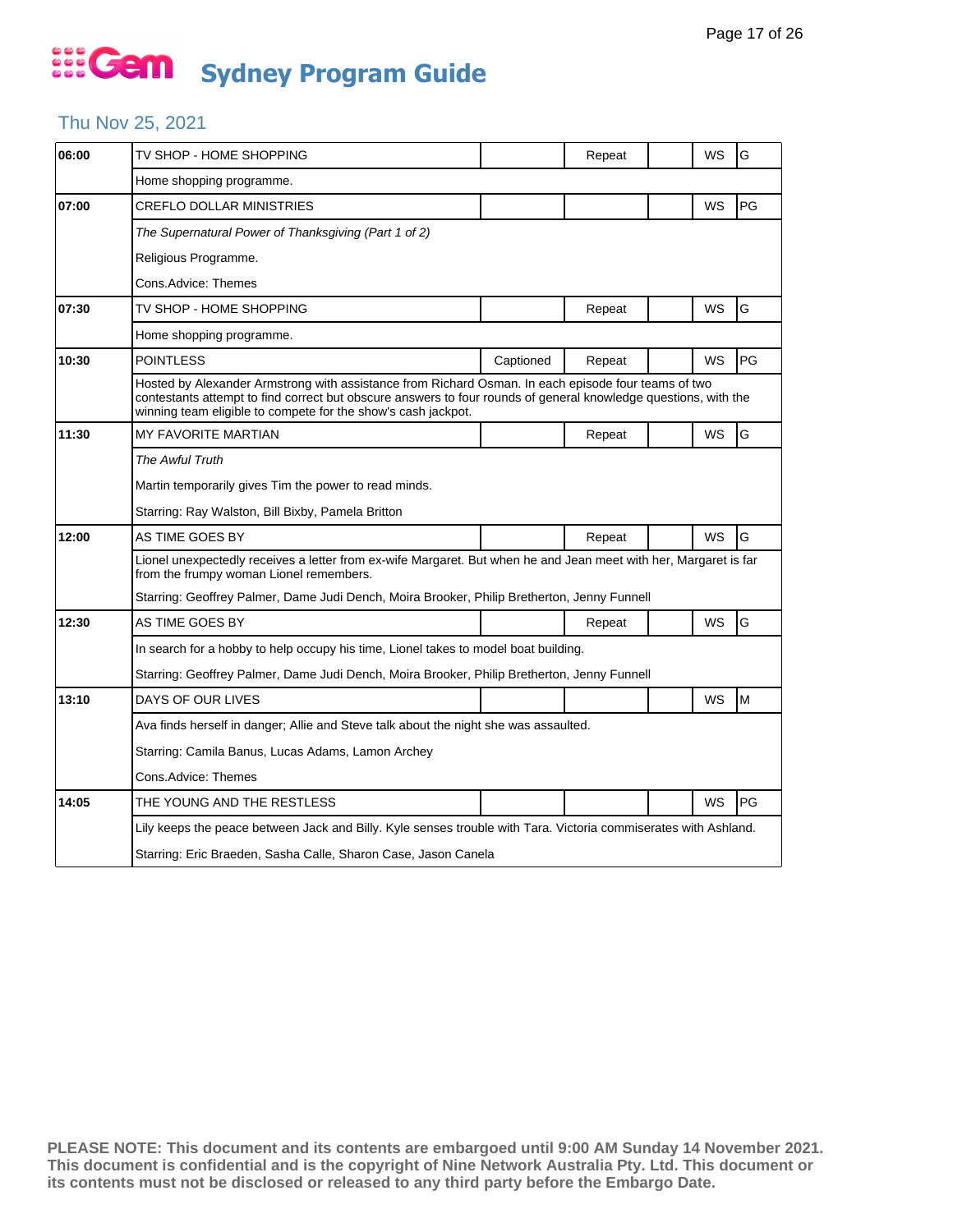## Thu Nov 25, 2021

| 15:00 | ANTIQUES ROADSHOW                                                                                                                                                                                                                                         | Captioned | Repeat |  | <b>WS</b> | ١G         |  |  |  |
|-------|-----------------------------------------------------------------------------------------------------------------------------------------------------------------------------------------------------------------------------------------------------------|-----------|--------|--|-----------|------------|--|--|--|
|       | Hanbury 2 - Part 2                                                                                                                                                                                                                                        |           |        |  |           |            |  |  |  |
|       | Fiona Bruce travels across various regions of the United Kingdom, appraising antiques brought in by the local<br>people. You'd be amazed at how much a seemingly inexpensive antique can be worth.                                                        |           |        |  |           |            |  |  |  |
| 15:30 | AUSTRALIA'S TOP TEN OF EVERYTHING                                                                                                                                                                                                                         | Captioned | Repeat |  | <b>WS</b> | <b>IPG</b> |  |  |  |
|       | Don & Bert Antics                                                                                                                                                                                                                                         |           |        |  |           |            |  |  |  |
|       | Don Lane and Bert Newton were undeniable legends of Australian Television. During the 70's and 80's they formed<br>an incredible partnership to bring laughs and joy into countless homes. Join us to watch some of their best moments.                   |           |        |  |           |            |  |  |  |
| 16:30 | MURDER, SHE WROTE                                                                                                                                                                                                                                         |           | Repeat |  |           | PG         |  |  |  |
|       | The Murder Of Sherlock Holmes                                                                                                                                                                                                                             |           |        |  |           |            |  |  |  |
|       | Jessica Fletcher is a widow who lives in a small coastal town in Maine who spends her time writing murder<br>mysteries. In this movie length episode she attends a costume party thrown by her publisher and finds herself<br>involved in a real mystery. |           |        |  |           |            |  |  |  |
|       | Starring: Angela Lansbury, William Windom, Tom Bosley, Jerry Orbach, Michael Horton                                                                                                                                                                       |           |        |  |           |            |  |  |  |
|       | Cons.Advice: Mild Violence                                                                                                                                                                                                                                |           |        |  |           |            |  |  |  |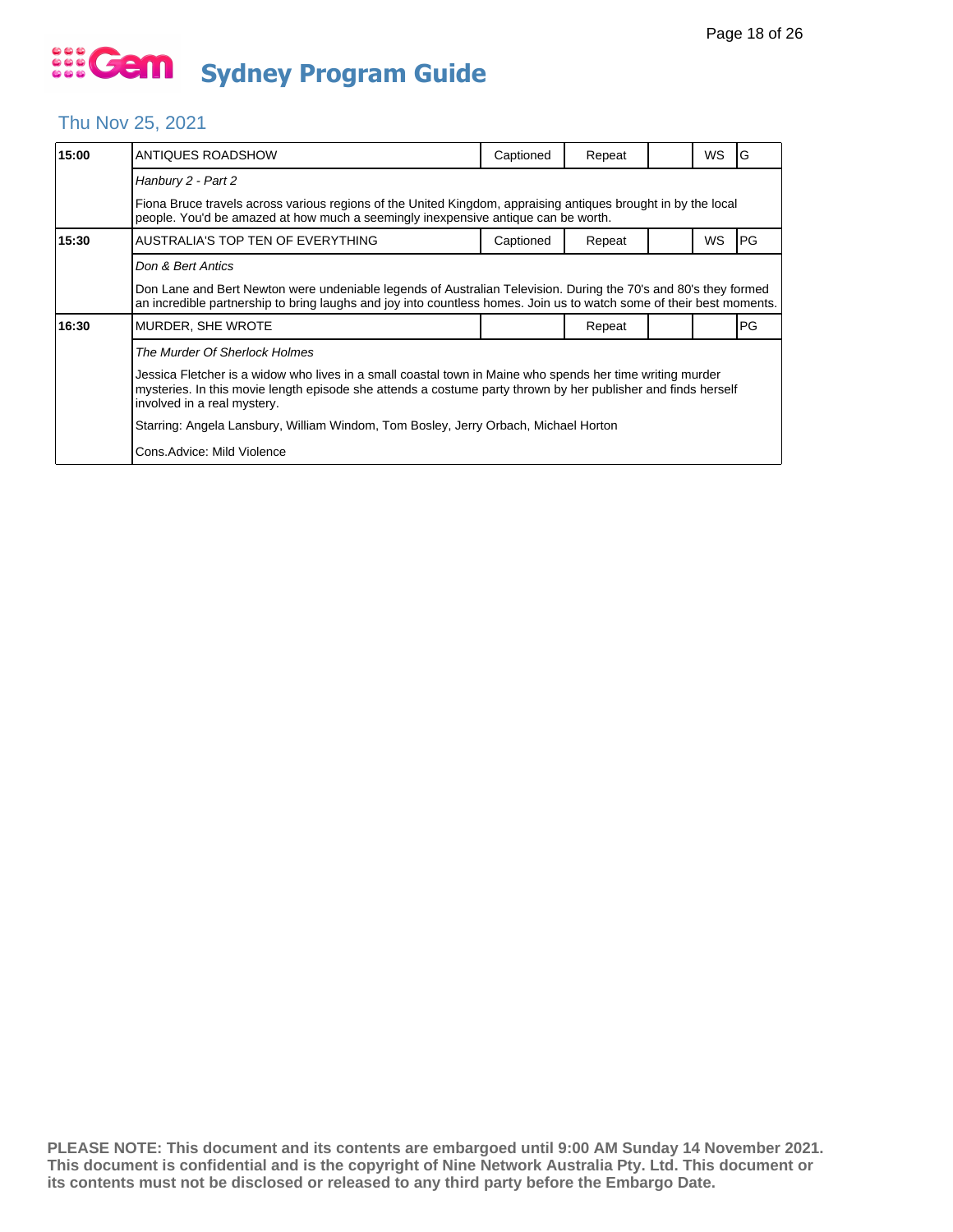### Thu Nov 25, 2021

| 18:30 | ANTIQUES ROADSHOW                                                                                                                                                                                                                                      | Captioned | Repeat |  | WS | G  |  |  |  |  |
|-------|--------------------------------------------------------------------------------------------------------------------------------------------------------------------------------------------------------------------------------------------------------|-----------|--------|--|----|----|--|--|--|--|
|       | Arley Hall 1                                                                                                                                                                                                                                           |           |        |  |    |    |  |  |  |  |
|       | Fiona Bruce travels across various regions of the United Kingdom, appraising antiques brought in by the local<br>people. You'd be amazed at how much a seemingly inexpensive antique can be worth.                                                     |           |        |  |    |    |  |  |  |  |
| 19:30 | DEATH IN PARADISE                                                                                                                                                                                                                                      |           | Repeat |  |    | M  |  |  |  |  |
|       | Death in the Clinic                                                                                                                                                                                                                                    |           |        |  |    |    |  |  |  |  |
|       | A body found floating in a cosmetic clinic presents a complex case for DI Poole's team. Everything points to suicide,<br>but Richard is not content with this hypothesis.                                                                              |           |        |  |    |    |  |  |  |  |
|       | Starring: Sara Martins, Kris Marshall, Ben Miller                                                                                                                                                                                                      |           |        |  |    |    |  |  |  |  |
|       | Cons.Advice: Some Violence, Mature Themes                                                                                                                                                                                                              |           |        |  |    |    |  |  |  |  |
| 20:40 | THE BROKENWOOD MYSTERIES                                                                                                                                                                                                                               | Captioned |        |  | WS | M  |  |  |  |  |
|       | Dog Day Morning                                                                                                                                                                                                                                        |           |        |  |    |    |  |  |  |  |
|       | When four masked men attempt to rob the Brokenwood Savings Bank, it's up to Mike and the team to determine<br>which one of them pulled the trigger and killed the bank manager.                                                                        |           |        |  |    |    |  |  |  |  |
|       | Starring: Neill Rea, Fern Sutherland, Cristina Serban Ionda                                                                                                                                                                                            |           |        |  |    |    |  |  |  |  |
|       | Cons.Advice: Some Violence, Themes                                                                                                                                                                                                                     |           |        |  |    |    |  |  |  |  |
| 22:40 | <b>LAW &amp; ORDER</b>                                                                                                                                                                                                                                 |           | Repeat |  | WS | M  |  |  |  |  |
|       | Faccia a Faccia                                                                                                                                                                                                                                        |           |        |  |    |    |  |  |  |  |
|       | A mafia hit man who was in the witness protection program turns up dead in Central Park. A mafia boss is<br>implicated, but his defense wants him declared mentally incompetent to stand trial.                                                        |           |        |  |    |    |  |  |  |  |
|       | Starring: Jesse L. Martin, Jerry Orbach                                                                                                                                                                                                                |           |        |  |    |    |  |  |  |  |
| 23:40 | <b>BURIED IN THE BACK YARD</b>                                                                                                                                                                                                                         | Captioned | Repeat |  | WS | M  |  |  |  |  |
|       | Lady In The Barrel                                                                                                                                                                                                                                     |           |        |  |    |    |  |  |  |  |
|       | After a homeowner discovers a mummified corpse buried inside a barrel beneath his home, detectives must<br>painstakingly piece together a series of hidden clues to locate a killer who thought they had committed the perfect<br>murder.              |           |        |  |    |    |  |  |  |  |
|       | Cons.Advice: Some Violence, Themes                                                                                                                                                                                                                     |           |        |  |    |    |  |  |  |  |
| 00:35 | ANTIQUES ROADSHOW                                                                                                                                                                                                                                      | Captioned |        |  | WS | G  |  |  |  |  |
|       | Arley Hall 1 - Part 1                                                                                                                                                                                                                                  |           |        |  |    |    |  |  |  |  |
|       | Fiona Bruce travels across various regions of the United Kingdom, appraising antiques brought in by the local<br>people. You'd be amazed at how much a seemingly inexpensive antique can be worth.                                                     |           |        |  |    |    |  |  |  |  |
| 01:00 | AUSTRALIA'S TOP TEN OF EVERYTHING                                                                                                                                                                                                                      | Captioned | Repeat |  | WS | PG |  |  |  |  |
|       | Music Men                                                                                                                                                                                                                                              |           |        |  |    |    |  |  |  |  |
|       | After delving deeper into the archives, join us for more laughs and fun as we bring you new must-see countdowns<br>featuring Jokers and Jesters, TV Hosts, Provocative Pollies along with world class performers and entertainers we<br>know and love. |           |        |  |    |    |  |  |  |  |
|       | Cons.Advice: Themes, Drug References, Sexual References                                                                                                                                                                                                |           |        |  |    |    |  |  |  |  |
|       |                                                                                                                                                                                                                                                        |           |        |  |    |    |  |  |  |  |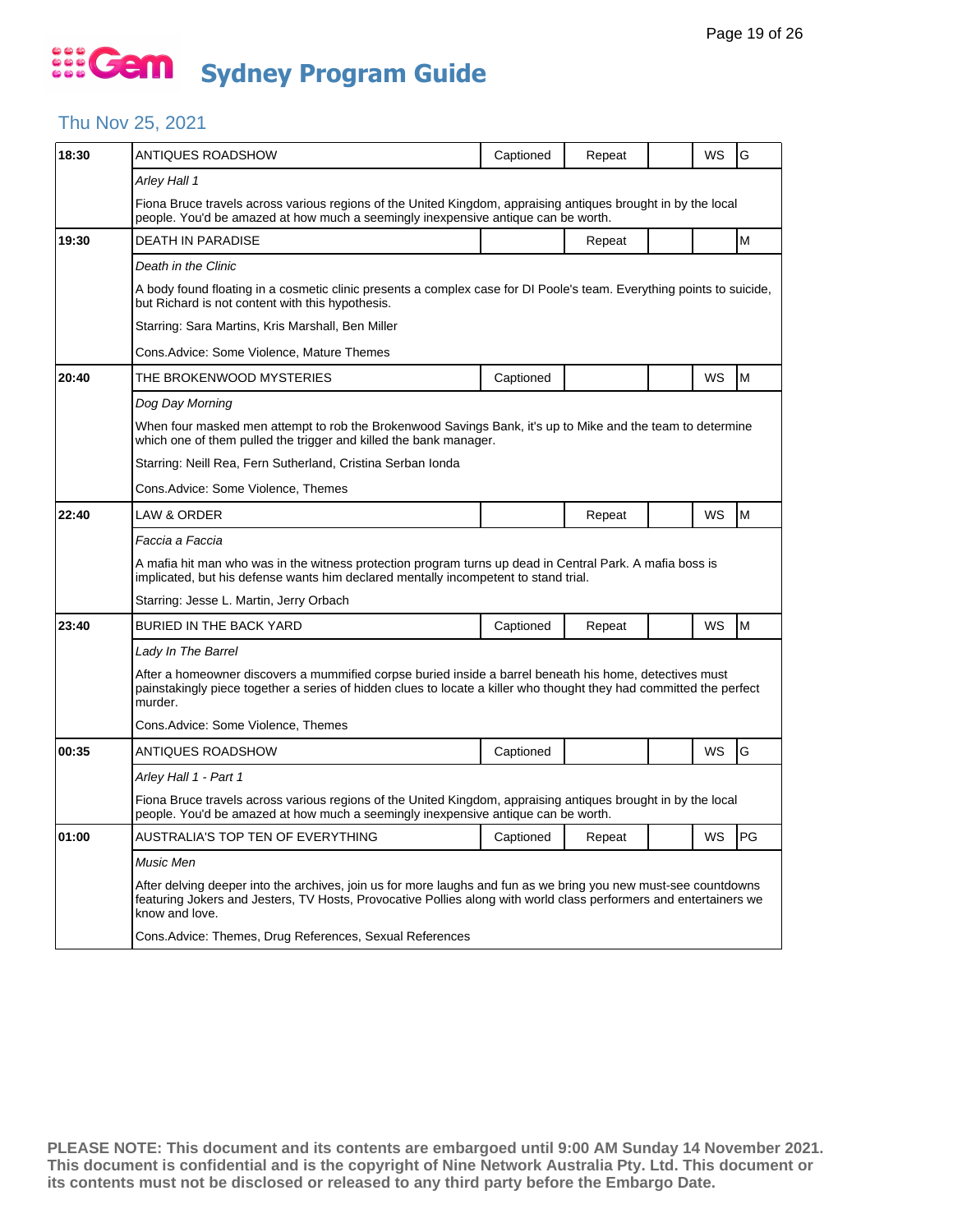## Thu Nov 25, 2021

| 02:00 | <b>IDAVIS CUP</b>                                                                                                                                                                                                              |  | Live |  | WS | <b>INA</b> |  |  |  |
|-------|--------------------------------------------------------------------------------------------------------------------------------------------------------------------------------------------------------------------------------|--|------|--|----|------------|--|--|--|
|       | Australia v Croatia                                                                                                                                                                                                            |  |      |  |    |            |  |  |  |
|       | Wide World of Sports presents Australia vs Croatia live from Turin, Italy. Captain Lleyton Hewitt and the team: Alex<br>Ide Minaur, John Millman, Jordan Thompson, Alexei Popyrin and John Peers. Live Play from 02:00AM AEDT. |  |      |  |    |            |  |  |  |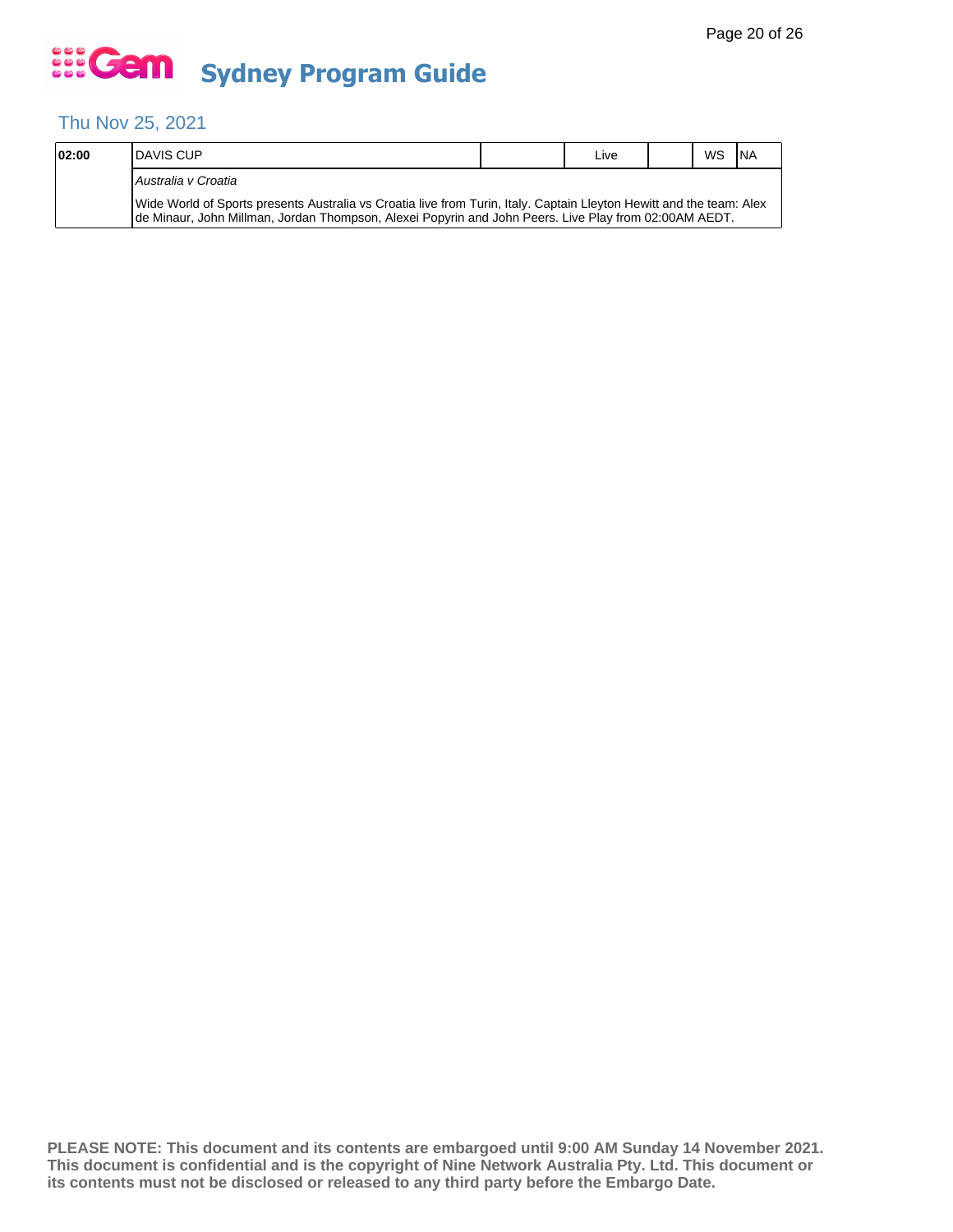#### Fri Nov 26, 2021

| 06:00 | <b>DAVIS CUP</b>                                                                                                                                                                                                                                                                        |           | Live   |  | WS        | <b>NA</b> |  |  |  |
|-------|-----------------------------------------------------------------------------------------------------------------------------------------------------------------------------------------------------------------------------------------------------------------------------------------|-----------|--------|--|-----------|-----------|--|--|--|
|       | Australia v Croatia                                                                                                                                                                                                                                                                     |           |        |  |           |           |  |  |  |
|       | Wide World of Sports presents Australia vs Croatia live from Turin, Italy. Captain Lleyton Hewitt and the team: Alex<br>de Minaur, John Millman, Jordan Thompson, Alexei Popyrin and John Peers. Live Play from 02:00AM AEDT.                                                           |           |        |  |           |           |  |  |  |
| 07:00 | <b>CREFLO DOLLAR MINISTRIES</b>                                                                                                                                                                                                                                                         |           |        |  | <b>WS</b> | PG        |  |  |  |
|       | The Supernatural Power of Thanksgiving (Part 2 of 2)                                                                                                                                                                                                                                    |           |        |  |           |           |  |  |  |
|       | Religious Programme.                                                                                                                                                                                                                                                                    |           |        |  |           |           |  |  |  |
|       | Cons.Advice: Themes                                                                                                                                                                                                                                                                     |           |        |  |           |           |  |  |  |
| 07:30 | TV SHOP - HOME SHOPPING                                                                                                                                                                                                                                                                 |           | Repeat |  | WS        | G         |  |  |  |
|       | Home shopping programme.                                                                                                                                                                                                                                                                |           |        |  |           |           |  |  |  |
| 10:30 | <b>POINTLESS</b>                                                                                                                                                                                                                                                                        | Captioned | Repeat |  | WS        | PG        |  |  |  |
|       | Hosted by Alexander Armstrong with assistance from Richard Osman. In each episode four teams of two<br>contestants attempt to find correct but obscure answers to four rounds of general knowledge questions, with the<br>winning team eligible to compete for the show's cash jackpot. |           |        |  |           |           |  |  |  |
| 11:30 | <b>MY FAVORITE MARTIAN</b>                                                                                                                                                                                                                                                              |           | Repeat |  | WS        | G         |  |  |  |
|       | <b>Rocket to Mars</b>                                                                                                                                                                                                                                                                   |           |        |  |           |           |  |  |  |
|       | Uncle Martin finds the material he needs to repair his spaceship only to find that the craft is missing.                                                                                                                                                                                |           |        |  |           |           |  |  |  |
|       | Starring: Ray Walston, Bill Bixby, Pamela Britton                                                                                                                                                                                                                                       |           |        |  |           |           |  |  |  |
| 12:00 | DEATH IN PARADISE                                                                                                                                                                                                                                                                       |           | Repeat |  | WS        | M         |  |  |  |
|       | Death in the Clinic                                                                                                                                                                                                                                                                     |           |        |  |           |           |  |  |  |
|       | A body found floating in a cosmetic clinic presents a complex case for DI Poole's team. Everything points to suicide,<br>but Richard is not content with this hypothesis.                                                                                                               |           |        |  |           |           |  |  |  |
|       | Starring: Sara Martins, Kris Marshall, Ben Miller                                                                                                                                                                                                                                       |           |        |  |           |           |  |  |  |
|       | Cons.Advice: Some Violence, Mature Themes                                                                                                                                                                                                                                               |           |        |  |           |           |  |  |  |
| 13:10 | DAYS OF OUR LIVES                                                                                                                                                                                                                                                                       |           |        |  | WS        | M         |  |  |  |
|       | Tony and Anna return to Salem as the DiMera family celebrates Christmas Eve.                                                                                                                                                                                                            |           |        |  |           |           |  |  |  |
|       | Starring: Camila Banus, Lucas Adams, Lamon Archey                                                                                                                                                                                                                                       |           |        |  |           |           |  |  |  |
|       | Cons.Advice: Themes                                                                                                                                                                                                                                                                     |           |        |  |           |           |  |  |  |
| 14:05 |                                                                                                                                                                                                                                                                                         |           |        |  |           |           |  |  |  |
|       | THE YOUNG AND THE RESTLESS                                                                                                                                                                                                                                                              |           |        |  | <b>WS</b> | PG        |  |  |  |
|       | Victor and Adam share a difference of opinion in their battle with Billy. Summer tries to connect with Harrison.<br>Amanda learns of a missed opportunity.                                                                                                                              |           |        |  |           |           |  |  |  |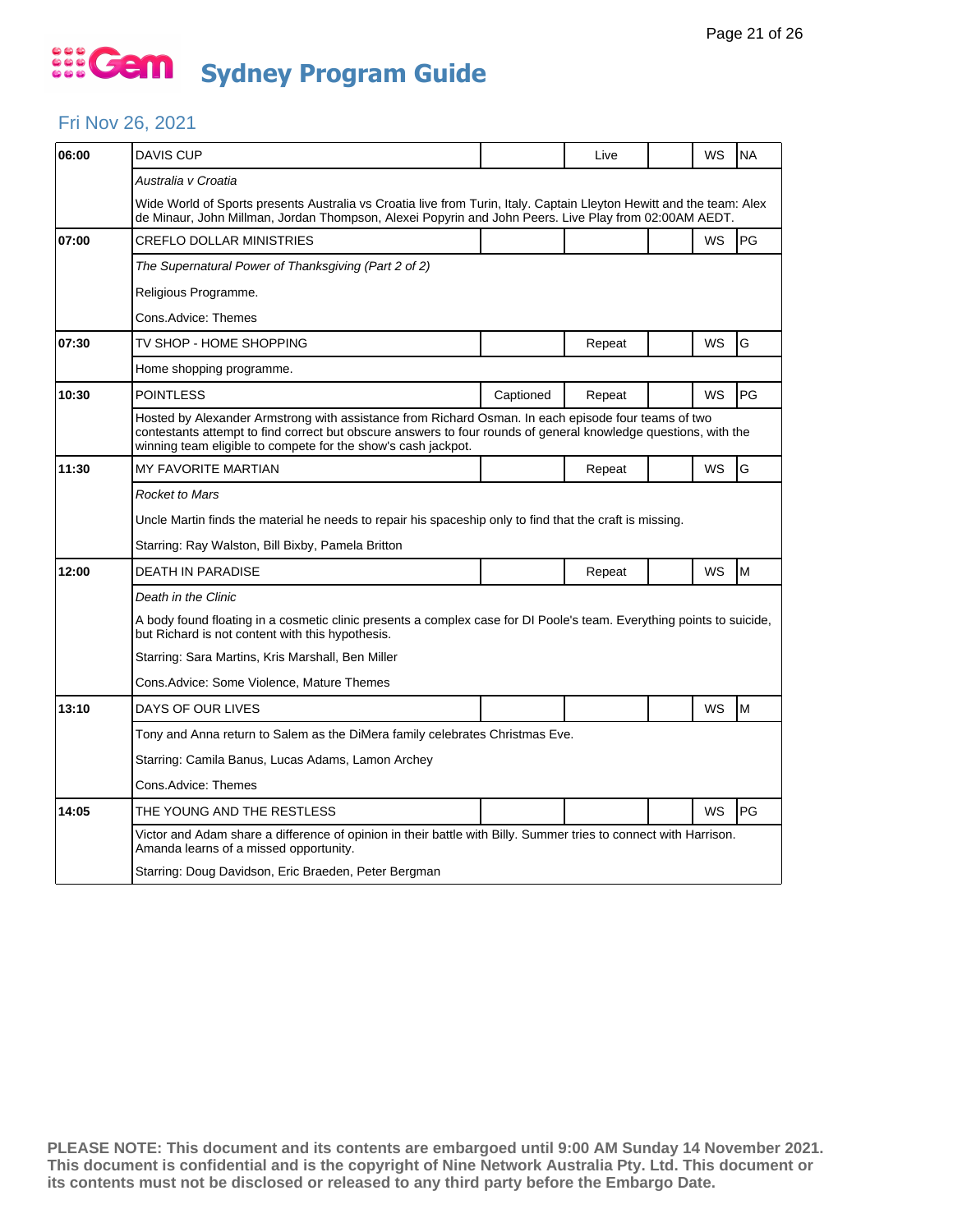#### Fri Nov 26, 2021

| 15:05 | ANTIQUES ROADSHOW                                                                                                                                                                                                                                   |  | Captioned | Repeat |  | WS | G  |  |  |
|-------|-----------------------------------------------------------------------------------------------------------------------------------------------------------------------------------------------------------------------------------------------------|--|-----------|--------|--|----|----|--|--|
|       | Arley Hall 1 - Part 2                                                                                                                                                                                                                               |  |           |        |  |    |    |  |  |
|       | Fiona Bruce travels across various regions of the United Kingdom, appraising antiques brought in by the local<br>people. You'd be amazed at how much a seemingly inexpensive antique can be worth.                                                  |  |           |        |  |    |    |  |  |
| 15:35 | IT SHOULDN'T HAPPEN TO A VET<br>1979                                                                                                                                                                                                                |  | Captioned | Repeat |  |    | G  |  |  |
|       | It Shouldn't Happen To A Vet<br>Comedy-drama based on the books by James Herriot about a Yorkshire vet and the adventures he and his<br>colleague have in their everyday life.<br>Starring: John Alderton, Colin Blakely, Lisa Harrow               |  |           |        |  |    |    |  |  |
| 17:30 | MURDER, SHE WROTE                                                                                                                                                                                                                                   |  |           | Repeat |  |    | PG |  |  |
|       | Deadly Lady<br>A multi-millionaire is swept off his yacht during a hurricane near Cabot Cover, but his four daughters are not exactly<br>drowning in sorrow.<br>Starring: Angela Lansbury, William Windom, Tom Bosley, Jerry Orbach, Michael Horton |  |           |        |  |    |    |  |  |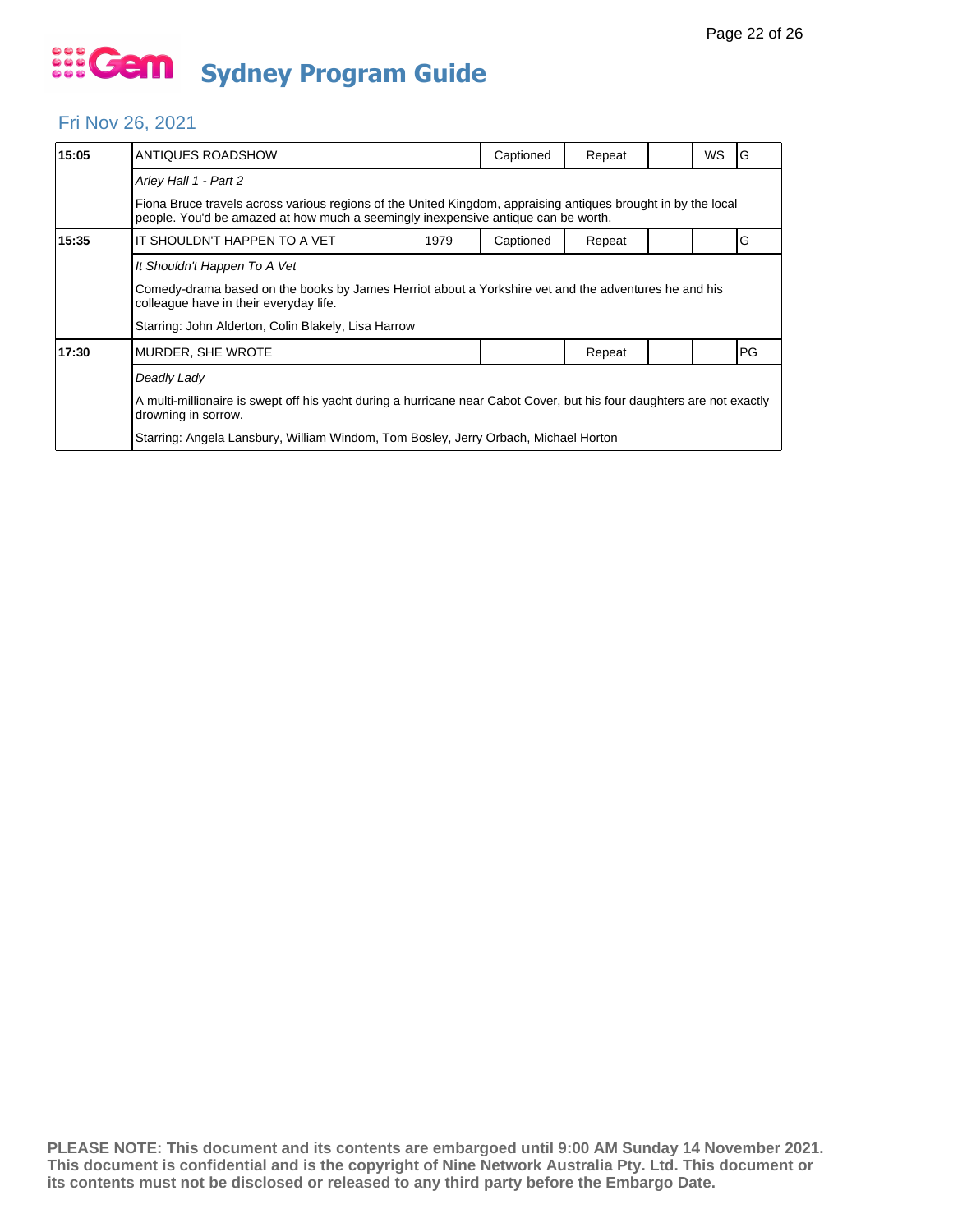#### Fri Nov 26, 2021

| 18:30 | ANTIQUES ROADSHOW                                                                                                                                                                                                                                | Captioned | Repeat |  | WS | G         |  |  |  |
|-------|--------------------------------------------------------------------------------------------------------------------------------------------------------------------------------------------------------------------------------------------------|-----------|--------|--|----|-----------|--|--|--|
|       | Arley Hall 2                                                                                                                                                                                                                                     |           |        |  |    |           |  |  |  |
|       | Fiona Bruce travels across various regions of the United Kingdom, appraising antiques brought in by the local<br>people. You'd be amazed at how much a seemingly inexpensive antique can be worth.                                               |           |        |  |    |           |  |  |  |
| 19:30 | <b>SAVED &amp; REMADE</b>                                                                                                                                                                                                                        |           |        |  | WS | G         |  |  |  |
|       | Linda brings a beautiful and unusual Polish cloak that belonged to her father to the workshop; Ken arrives with a<br>collection of family rings and gemstones; Mechanics and metals expert Titch has a favour to ask of seamstress<br>Elizabeth. |           |        |  |    |           |  |  |  |
| 20:30 | TBA                                                                                                                                                                                                                                              | Captioned |        |  | WS | G         |  |  |  |
|       | Information To Follow.                                                                                                                                                                                                                           |           |        |  |    |           |  |  |  |
| 23:00 | TBA                                                                                                                                                                                                                                              | Captioned |        |  | WS | IG        |  |  |  |
|       | Information To Follow.                                                                                                                                                                                                                           |           |        |  |    |           |  |  |  |
| 02:00 | <b>DAVIS CUP</b>                                                                                                                                                                                                                                 |           | Live   |  | WS | <b>NA</b> |  |  |  |
|       | Australia v Hungary                                                                                                                                                                                                                              |           |        |  |    |           |  |  |  |
|       | Wide World of Sports presents Australia vs Hungary live from Turin, Italy. Captain Lleyton Hewitt and the team: Alex<br>de Minaur, John Millman, Jordan Thompson, Alexei Popyrin and John Peers. Live Play from 02:00AM AEDT.                    |           |        |  |    |           |  |  |  |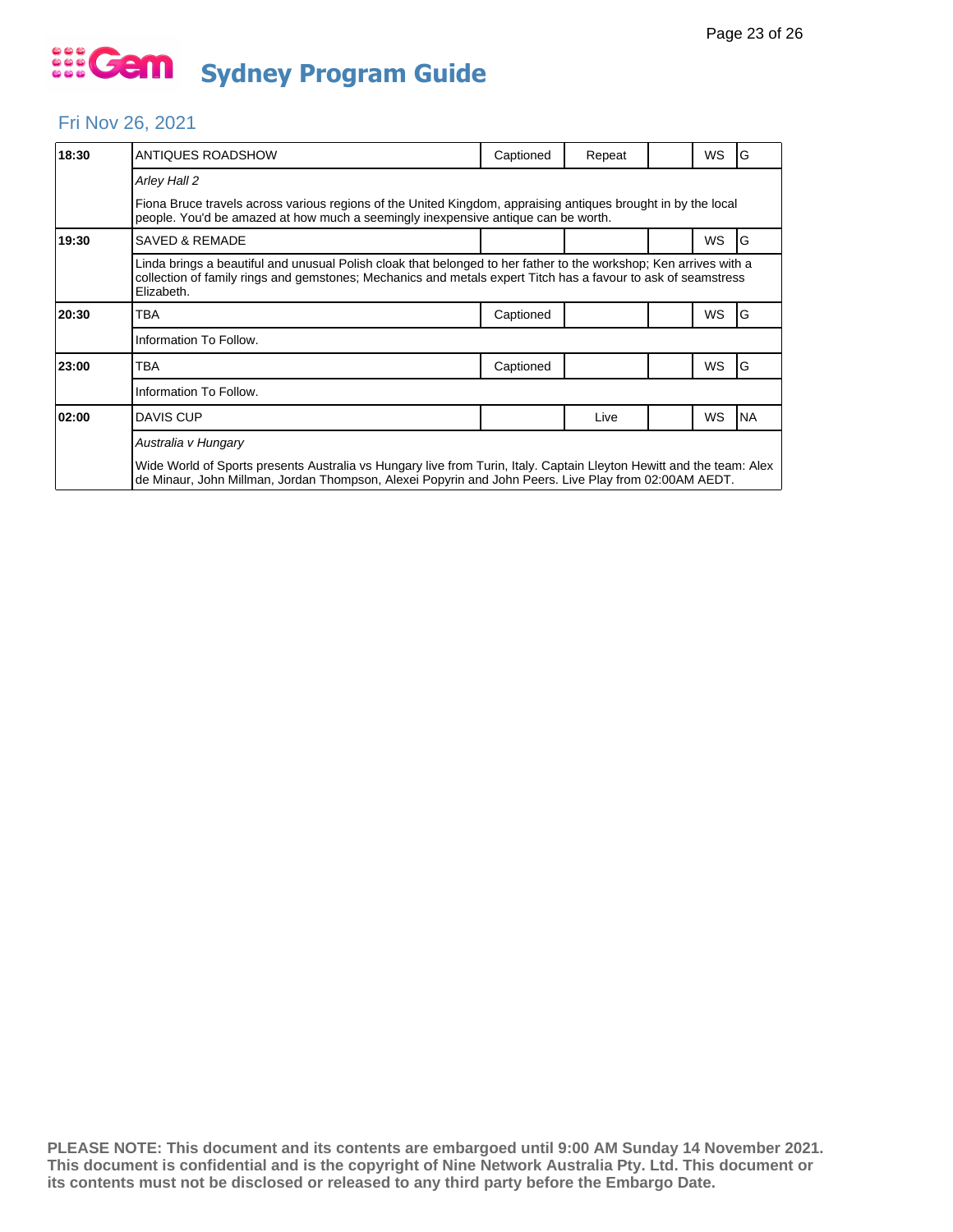#### Sat Nov 27, 2021

| 06:00 | <b>DAVIS CUP</b>                                                                                                                                                                                                                       |                                                   |           | Live   |  | WS        | <b>NA</b> |  |  |  |  |
|-------|----------------------------------------------------------------------------------------------------------------------------------------------------------------------------------------------------------------------------------------|---------------------------------------------------|-----------|--------|--|-----------|-----------|--|--|--|--|
|       | Australia v Hungary                                                                                                                                                                                                                    |                                                   |           |        |  |           |           |  |  |  |  |
|       | Wide World of Sports presents Australia vs Hungary live from Turin, Italy. Captain Lleyton Hewitt and the team: Alex<br>de Minaur, John Millman, Jordan Thompson, Alexei Popyrin and John Peers. Live Play from 02:00AM AEDT.          |                                                   |           |        |  |           |           |  |  |  |  |
| 07:00 | TV SHOP - HOME SHOPPING                                                                                                                                                                                                                |                                                   |           | Repeat |  | WS        | G         |  |  |  |  |
|       | Home shopping programme.                                                                                                                                                                                                               |                                                   |           |        |  |           |           |  |  |  |  |
| 10:00 | <b>SEAWAY</b>                                                                                                                                                                                                                          |                                                   | Captioned | Repeat |  |           | PG        |  |  |  |  |
|       | The Sparrows                                                                                                                                                                                                                           |                                                   |           |        |  |           |           |  |  |  |  |
|       | A murderer is being sought on the docks. He kidnaps the daughter of a ship's captain and blackmails him to take<br>him out of the country. King joins the ship and works out what has happened but stopping the man is more difficult. |                                                   |           |        |  |           |           |  |  |  |  |
|       | Starring: Stephen Young, Austin Willis                                                                                                                                                                                                 |                                                   |           |        |  |           |           |  |  |  |  |
| 11:05 | EDGAR WALLACE MYSTERIES                                                                                                                                                                                                                |                                                   |           | Repeat |  | WS        | PG        |  |  |  |  |
|       | We Shall See                                                                                                                                                                                                                           |                                                   |           |        |  |           |           |  |  |  |  |
|       | Alva Collins is the attractive wife of a captain in a civil airline. She is neurotic, vicious and unstable but only her<br>brother knows that she is a hopeless psychopath whose condition can only deteriorate.                       |                                                   |           |        |  |           |           |  |  |  |  |
|       |                                                                                                                                                                                                                                        | Starring: Emrys Jones, Sarah Lawson, Patrick Barr |           |        |  |           |           |  |  |  |  |
|       | Cons.Advice: Some Violence                                                                                                                                                                                                             |                                                   |           |        |  |           |           |  |  |  |  |
| 12:20 | THE AVENGERS                                                                                                                                                                                                                           |                                                   |           | Repeat |  |           | PG        |  |  |  |  |
|       | Positive Negative Man                                                                                                                                                                                                                  |                                                   |           |        |  |           |           |  |  |  |  |
|       | Charles Grey, electronics expert, is working at his drawing board in the Ministry of Science when an intruder in pin-<br>stripe suit and wellington boots enters, points a finger at Grey, and blasts him into the back wall.          |                                                   |           |        |  |           |           |  |  |  |  |
|       | Starring: Patrick MacNee, Diana Rigg                                                                                                                                                                                                   |                                                   |           |        |  |           |           |  |  |  |  |
| 13:20 | GARDEN GURUS MOMENTS                                                                                                                                                                                                                   |                                                   | Captioned | Repeat |  | WS        | G         |  |  |  |  |
|       | Herb Highlight/Fiery Plants                                                                                                                                                                                                            |                                                   |           |        |  |           |           |  |  |  |  |
|       | The Garden Gurus team give you tips and tricks for gardening success, every season of year. From feeding your<br>lawn, to indoor plants and everything in between, Trev and the team have you covered.                                 |                                                   |           |        |  |           |           |  |  |  |  |
| 13:35 | LAWMAN                                                                                                                                                                                                                                 | 1971                                              | Captioned | Repeat |  | WS        | PG        |  |  |  |  |
|       | Lawman                                                                                                                                                                                                                                 |                                                   |           |        |  |           |           |  |  |  |  |
|       | A lawman from Bannock arrives in Sabbath to arrest all the cattlemen whose wild celebration the year before<br>resulted in the accidental death of an old man.                                                                         |                                                   |           |        |  |           |           |  |  |  |  |
|       | Starring: Burt Lancaster, Robert Ryan, Lee J Cobb                                                                                                                                                                                      |                                                   |           |        |  |           |           |  |  |  |  |
|       | Cons.Advice: Some Violence                                                                                                                                                                                                             |                                                   |           |        |  |           |           |  |  |  |  |
| 15:35 | SUPPORT YOUR LOCAL GUNFIGHTER                                                                                                                                                                                                          | 1971                                              | Captioned | Repeat |  | <b>WS</b> | PG        |  |  |  |  |
|       | Support Your Local Gunfighter                                                                                                                                                                                                          |                                                   |           |        |  |           |           |  |  |  |  |
|       | A con artist arrives in a mining town controlled by two competing companies. Both companies think he's a famous<br>gunfighter and try to hire him to drive the other out of town.                                                      |                                                   |           |        |  |           |           |  |  |  |  |
|       | Starring: James Garner, Suzanne Pleshette, Jack Elam                                                                                                                                                                                   |                                                   |           |        |  |           |           |  |  |  |  |
|       |                                                                                                                                                                                                                                        |                                                   |           |        |  |           |           |  |  |  |  |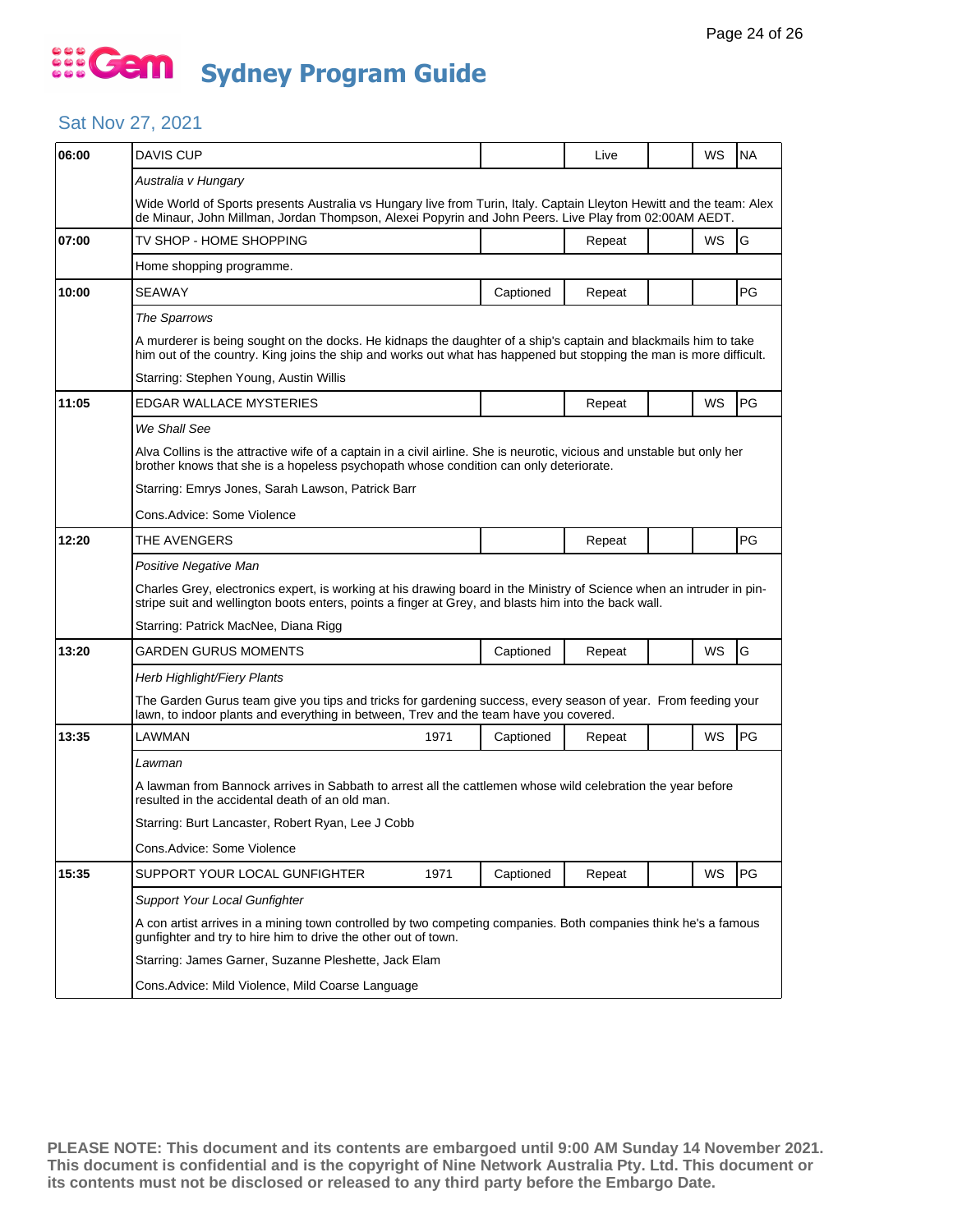#### Sat Nov 27, 2021

| 17:30 | THE WONDERFUL COUNTRY                                                                                                                                                                                                                               | 1959 | Captioned | Repeat |  | WS | IPG |  |  |  |
|-------|-----------------------------------------------------------------------------------------------------------------------------------------------------------------------------------------------------------------------------------------------------|------|-----------|--------|--|----|-----|--|--|--|
|       | The Wonderful Country                                                                                                                                                                                                                               |      |           |        |  |    |     |  |  |  |
|       | Gunman Martin Brady is an American exiled in Mexico for the revenge killing of his father's assassin. Brady, a<br>henchman of the ruthless Castro crime family, travels across the border to Texas to negotiate the sale of black<br>market rifles. |      |           |        |  |    |     |  |  |  |
|       | Starring: Robert Mitchum, Gary Merrill, Albert Dekker                                                                                                                                                                                               |      |           |        |  |    |     |  |  |  |
|       | Cons.Advice: Some Violence                                                                                                                                                                                                                          |      |           |        |  |    |     |  |  |  |